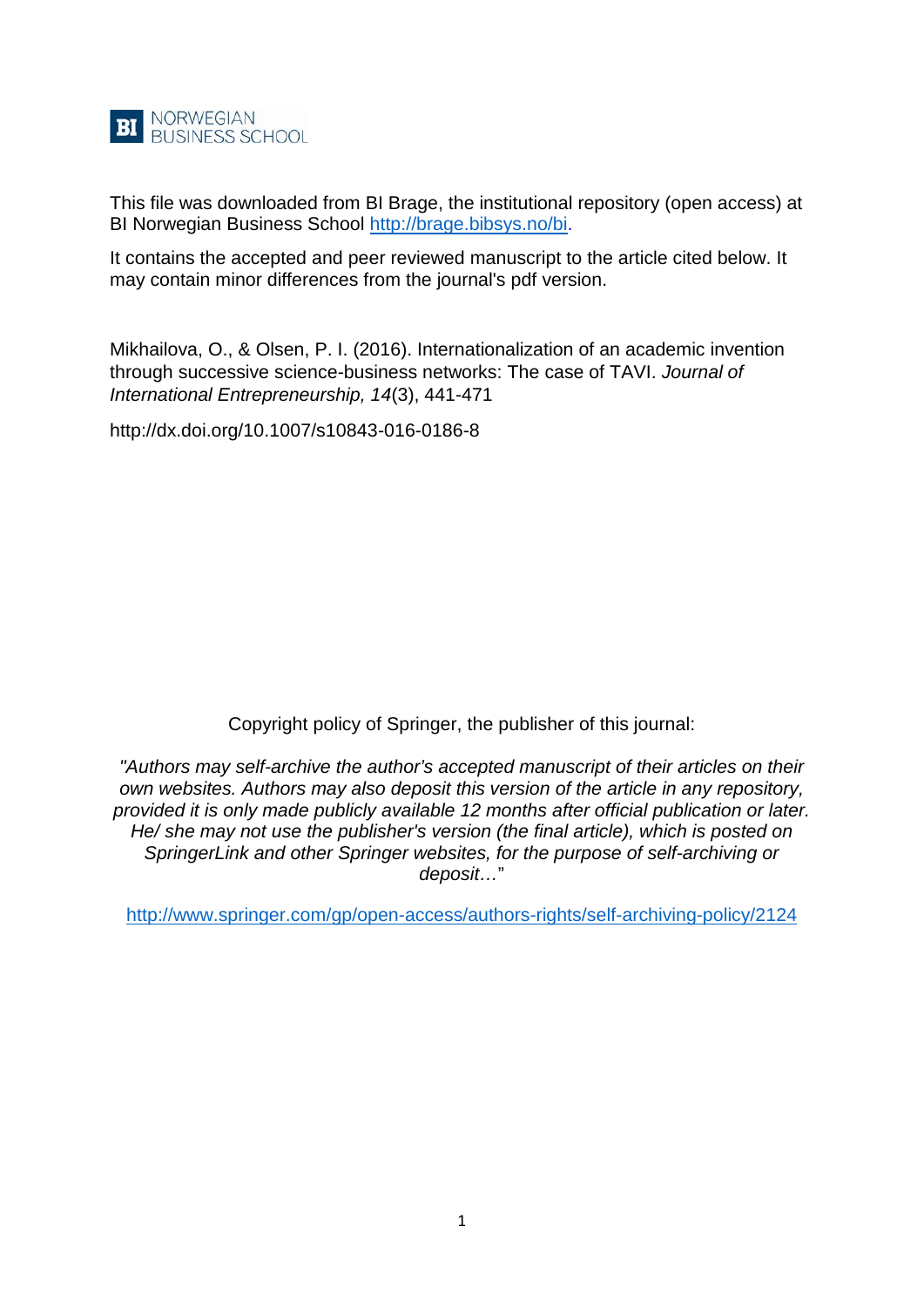# Internationalization of an Academic invention through successive science-business networks: The Case of TAVI

# **Olga Mikhailova[1](#page-1-0) ∙ Per Ingvar Olsen2**

# *Abstract*

*This paper explores and discusses the internationalization of a new medical technology that emerged out of a Danish university hospital. While the particular invention took place in the periphery of the international medical network, the new venture circulated to the most competent and influential international science-business networks in order to mobilize the resources and competencies required to develop the technology and make a breakthrough into the market. The study demonstrates that such an innovation process evolves through phases that call for very different resources and capabilities. It thereby becomes an opportunity to actors, networks and companies that control such capabilities to move in to take control and pull the venture through the next phase.* 

*We argue that the new international venture and born global literature tend to overemphasize the roles of the entrepreneurial founders in international new venture processes. This study indicates that technology-based Born Globals and international new ventures are able to expand and scale very rapidly. This process is not a long distance run directed by the founding entrepreneurs, but more similar to a relay race where different, experienced entrepreneurs and firms successively take control and move the venture through the next phase. This radically reduces the need to learn as the new venture expands and scales. The process may require several such handovers. Our study also confirms that the inception period may be long and that networking activities in this period are important. However, we also argue that there are multiple inception periods along the innovation process. Each of these associates with entrepreneurial drivers that take control in later stages.* 

Keywords: network, academic entrepreneurship, medical technology, interaction, internationalization, life science industry, process study

<span id="page-1-0"></span>✉ Olga Mikhailova [olga.mikhailova@bi.no](mailto:olga.mikhailova@bi.no) Per Ingvar Olsen per.i.olsen@bi.no

 $\overline{a}$ 

<sup>&</sup>lt;sup>1</sup> BI Norwegian Business School, Department of Innovation and Economic Organisation, Nydalsveien 37, 0484 Oslo, Norway

<sup>2</sup> BI Norwegian Business School, Department of Innovation and Economic Organisation, Nydalsveien 37, 0484 Oslo, Norway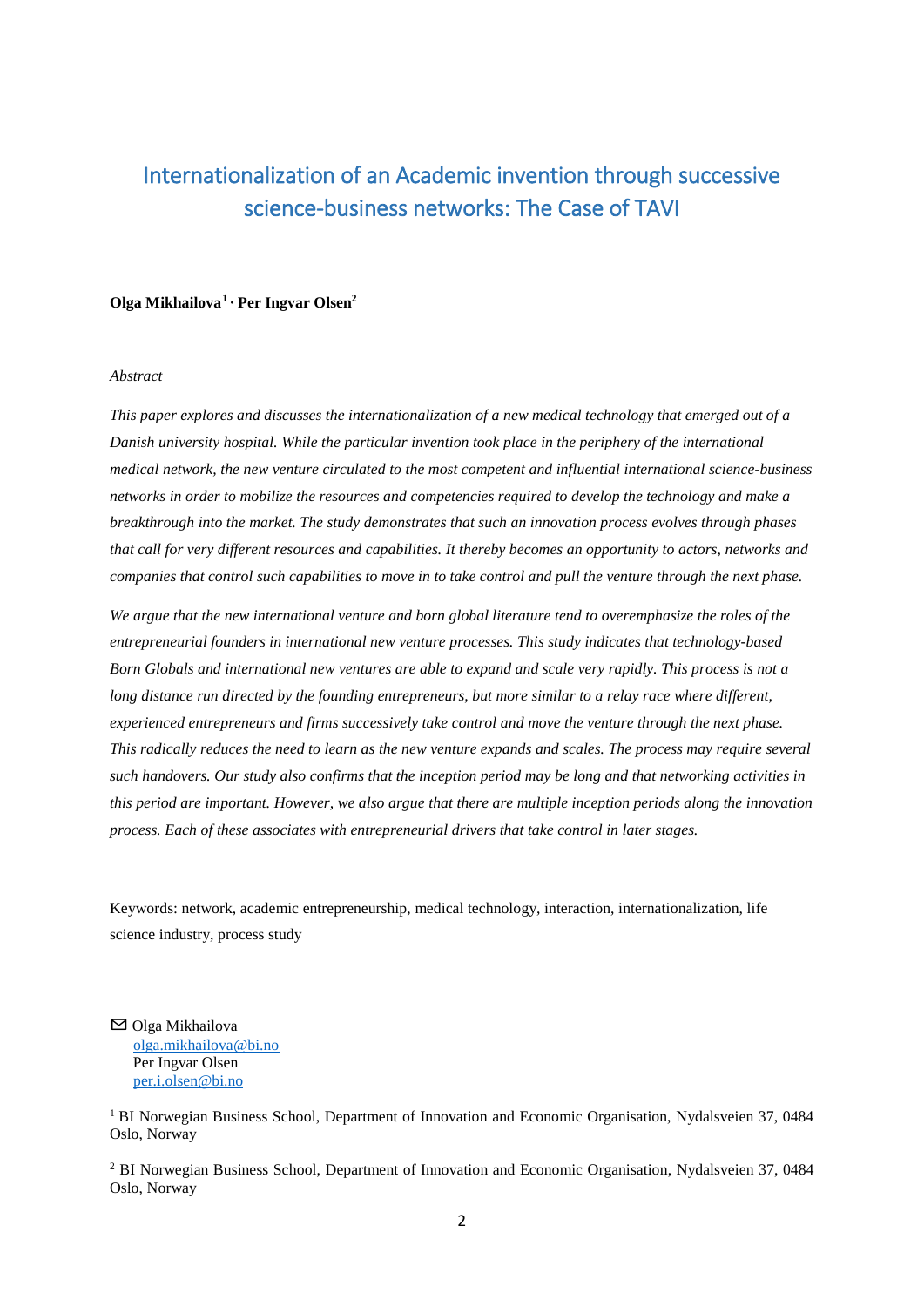# Introduction

This article is an empirically oriented paper addressing interactions and activities in the processes that brought a radically new medical technology from invention to international medical markets. As such, the case describes a typical Born Global (BG) invention and business development process. It addresses the roles of academic, institutional and business networks through the innovation process, emphasizing how the venture moved across different science-business networks over time, and transformed along the way. The study applies a networked interaction oriented perspective on new international ventures, such as represented by Johanson and Mattsson (1986), Johanson and Vahlne (2003), Etemad (2004a); Etemad (2004b), Evers (2010) and (Chandra et al. 2012). Our study also pulls from other process and network approaches to studies of innovation in business networks (Ciabuschi et al. 2012; Hoholm 2011; Håkansson and Waluszewski 2007; Van de Ven et al. 1999).

There is a considerable research interest in new international ventures (INVs) and born BGs (Moen and Servais 2002; Oviatt and McDougall 1994). In the early literature on firms' internationalization associated with the Uppsala model, it was seen as a gradual process from local to national and then to international markets over time. At the core of this early theory was the understanding that internationalization critically depended on learning and networking processes that take considerable time and effort (Johanson and Vahlne, 1977; 1990). However, an emerging feature of the recent global economy is that firms, even small new ventures, may internationalize from their very inception or shortly after the establishment of the organization, and may expand and scale at a fast pace (Oviatt and McDougall 1994). These INVs and BGs have been in focus in a wave of international business entrepreneurship research (Knight and Cavusgil 2004; McDougall and Oviatt 2000; Zahra 2005). Intensive R&D investments usually makes the home market insufficient for these most often technologybased ventures, and pressures them to cross national borders early or even at the very start of the venturing process (Almor 2000; Coviello and Munro 1995; McDougall et al. 1994; Rasmussen and Madsen 2002). There are also several recent calls for studies to assess factors that can either facilitate or inhibit the development of academic entrepreneurship into successful international businesses and to explore such approaches to explain it (Peiris et al. 2012; Siegel and Wright 2015).

We perceive that the core issue raised by the emergence of rapidly internationalizing and scaling of the business is to understand how they apparently circumvent the time and capacity building constraints of the learning dependent process that is core to the early internationalization theory. How can these small firms internationalize so fast if they do not possess the capabilities required? There has accordingly been a pressing need to examine how new ventures learn and what they learn (Zahra 2005).

Recently scholars have contended the phenomena of rapid internationalization by studying BGs beyond the lifespan of the legal entity. Several studies have claimed that the pre-founding process is significantly extended, therefore, increase the period without international activities (Hewerdine and Welch 2013; Laurell et al. 2013). At the same time, scholars emphasize the role of the pre-founding period of newly established firms where the entrepreneurs build their skills and experiences and build professional/personal networks. Some studies have in particular pointed at the networking activities in pre-founding periods as a critical factor (Andersson et al. 2013; Coviello 2006; Madsen and Servais 1997; Zahra 2005). However, there is still the question of how, after obtaining such pre-expansion capacity, founders of technology-based INVs/BGs manage to govern, coordinate

3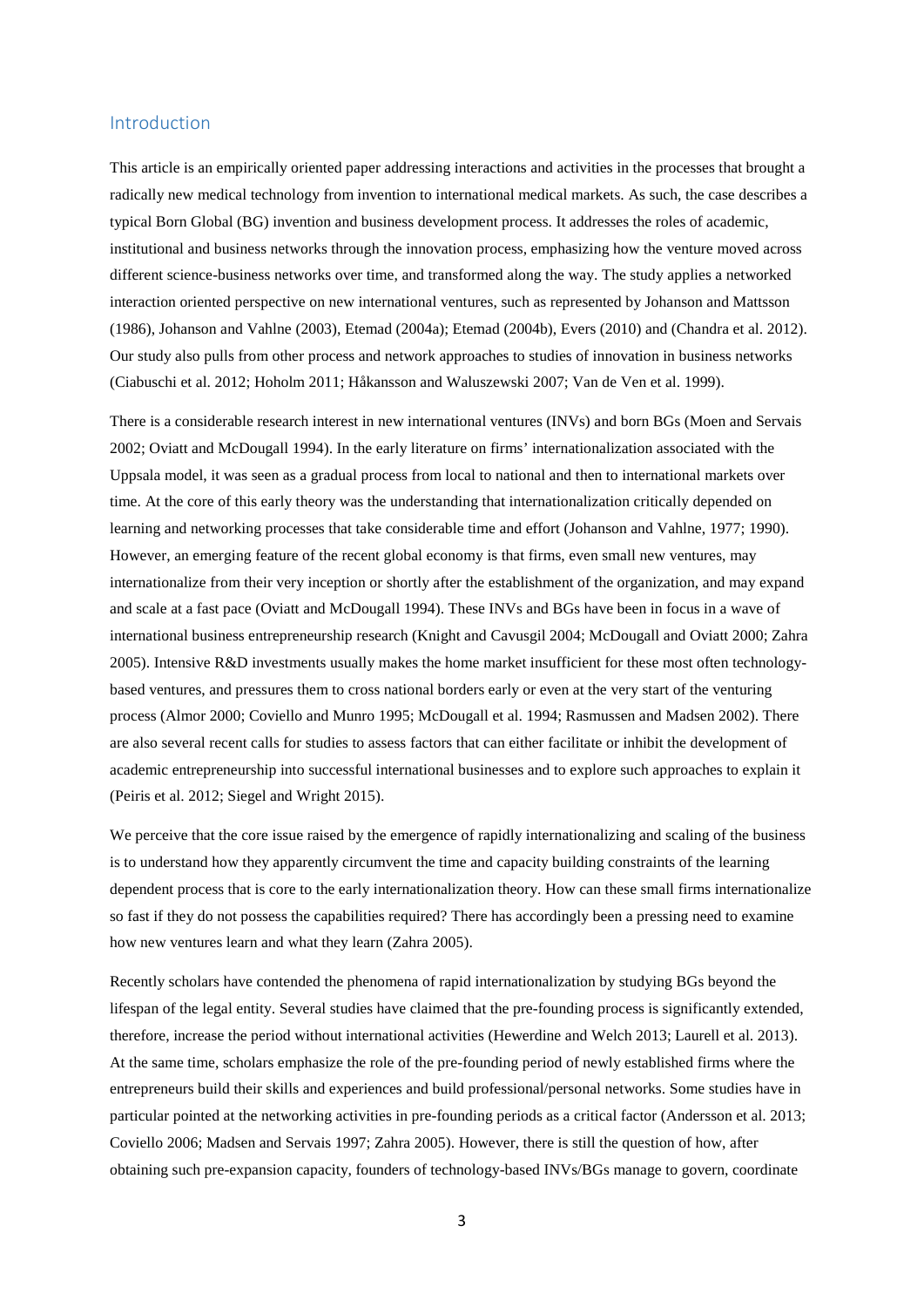and control their companies through much more demanding and expansionary processes into highly challenging and variable global markets.

Researchers have generally taken the entrepreneurial firm as the primary unit of analysis when studying internationalization processes, where the firm and its entrepreneurs are seen as the primary drivers of the "entrepreneurial process". This study observes a critical discrepancy between explanations focusing on the founders and the firm, and reasonable interpretations of the process. We argue that INVs and BGs may be able to internationalize and scale at a rapid pace because they are using a development and scaling model that radically reduces their need to learn. Rather than a long distance run, it appears as a 'relay race' where the relay baton passes to those who are more capable to do the successive runs. In such a process, established science-business networked actors who already have the resources, competencies and experiences required at a particular stage in the overall process, move in to acquire ownership and pull the new venture forward - until they may hand it over to others.

This paper builds on data collected in a study of the emergence of a new medical technology called Trans-Aortic Valve Implantation/Replacement (TAVI/TAVR) from its invention at a university hospital in Denmark to its use around the world nearly 20 years later. Recent research on internationalization has drawn attention to the process-oriented, evolutionary character of internationalization in which path dependency and history are important (Chandra et al. 2012; Evers and O'Gorman 2011). We study the internationalization process from the early invention of the technology in 1988/89 to the first regulatory breakthrough in the form of a European Conformity (CE) approval in 2007, focusing on one of the two dominant technology companies in the TAVI market at the time; the US-based company Edwards Lifesciences.

# Literature and Theory

Traditionally, internationalization has been understood as a long, time-consuming process. Small and medium sized enterprises (SMEs) have often proved unable to sustain international activities due to limited resources and lack of knowledge. Indeed, withdrawal from international activities was observed in a large group of SMEs (Freeman 2007). This traditional view concluded that internationalization depended on large firms, while small firms were home market oriented (Laine and Kock 2000). The wave of INVs and BGs since the 1980s has dramatically changed this view.

There are two main views on internationalization processes in the more recent literature (Rialp et al. 2005). The first is a process-oriented theory (PTI) associated with the Uppsala model (Johanson and Vahlne 1977). It describes internationalization as a gradual and incremental process in which business relationships are seen as channels for learning and aligning of relevant information and capabilities (Selnes and Sallis 2003). This stagechange model provides a self-reinforcing and path dependent pattern of international expansion where foreign market selection and modes of entry are based on network relationships (Johanson and Vahlne 2009; Kiss and Danis 2008).

The second view is represented by the international new venture theory (INV). It focuses on factors enabling early and rapid internationalization of in particular BGs (Autio 2005). Several studies have confirmed that many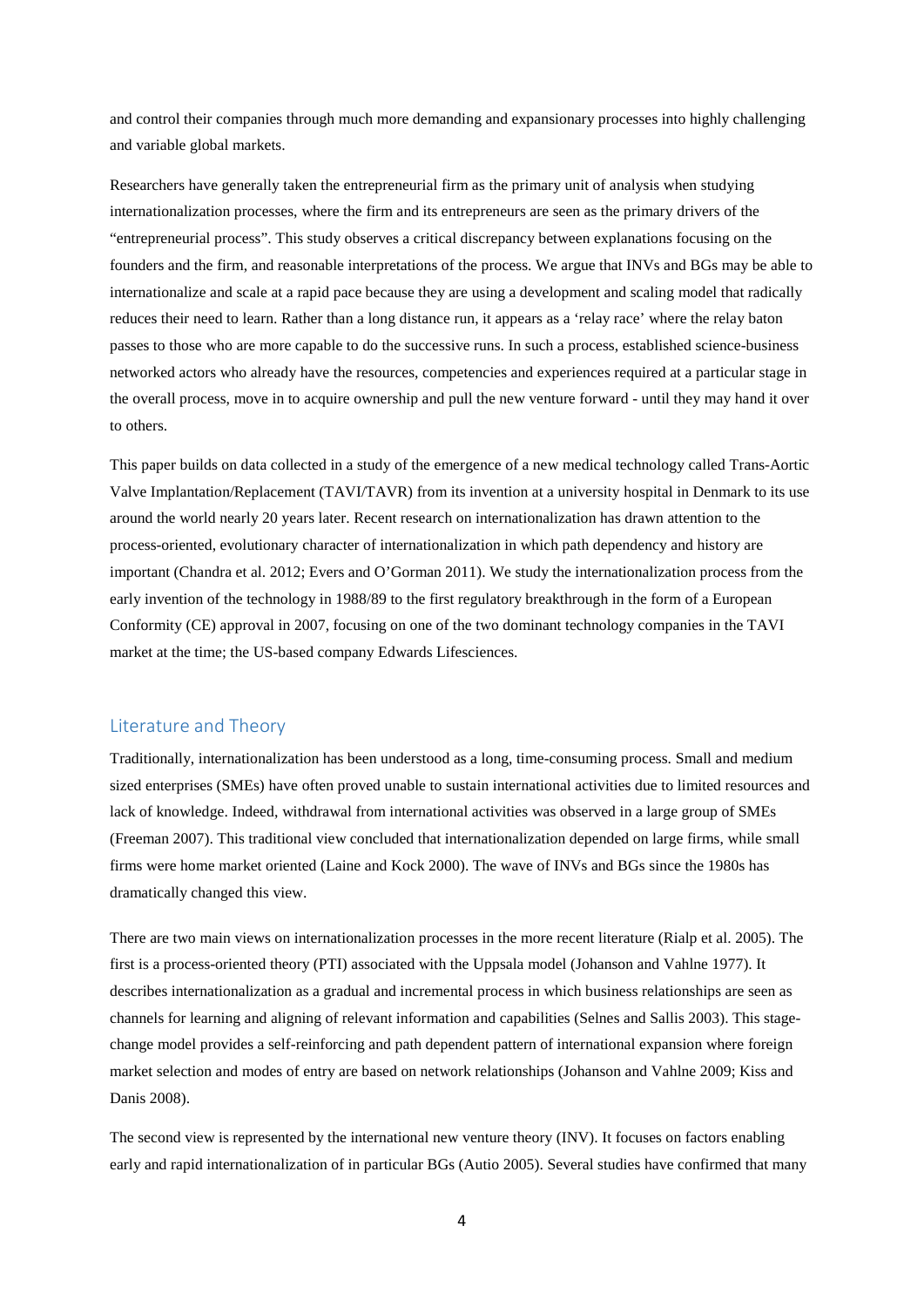small firms internationalize rapidly and do not seem to follow the gradual expansion process suggested by the Uppsala model (McDougall et al. 1994; Rennie 1993). Researchers in this school study companies that perform international activities from their inception (Oviatt and McDougall 1994). High-technology industries tend to internationalize at an early stage (Coviello and Jones 2004; Crick and Jones 2000; Jones 1999; Peiris et al. 2012). In this literature, the role of strategy is more significant, since both the focus and the pace of internationalization depend on the competitive characteristics of the market and the ability of the firms to move in them (Chetty and Campbell-Hunt 2004). However, it has also been argued that even though entrepreneurial start-ups may quickly internationalize, this does not necessarily imply that their actions are thoroughly planned. In particular, Crick and Spence (2005) claimed that actions of entrepreneurs may happen due to serendipity or, as Coviello and Munro (1995) and Ellis and Pecotich (2001) see them, random and somewhat irrational.

## **The learning process**

The learning through experience is a critical part of the early Uppsala model (Johanson and Vahlne 2009). Hence, the emergence of INVs and BGs have caused researchers to raise questions about how they are actually able to expand and scale so rapidly. How can they learn so quickly and perform so successfully if the time to learn is limited and the development and scaling processes is so demanding? This problem has induced researchers to focus on the pre-organization phase of INVs and BGs. Hewerdine and Welch (2013) discuss whether 'new' is an appropriate description of entrepreneurial start-ups, considering their extended preorganizational evolvement. In many studies, pre-organizational history and events are limited to the founders' careers and experiences (Madsen and Servais 1997); however, it is important to include early activites of entrepereneurs into understanding of the internationalization processes after the launch of the firm. Hence, 'organizational emergence' has been the subject of sustained interest from entrepreneurship researchers (Keupp and Gassmann 2009). Evers and O'Gorman (2011) - building on Venkataraman (1997) and Shane (2000) argues that the internationalization process is strongly influenced by the entrepreneurs' prior knowledge and prior social and business ties. By incorporating the full process of inception, researchers have tried to capture the start of the internationalization process in order to understand the entire learning and networking processes (Madsen and Servais 1997; Sharma and Blomstermo 2003). In the medical technology industry, time lags between invention and commercial product are very common, but they can be considerably shortened if research has been conducted at a university prior to the founding of the firm (Gassmann and Keupp 2007).

### **Academic entrepreneurship and science-business networks**

It has been acknowledged that research-based academic environments, including universities, government research centers and non-profit research institutes, develop knowledge for technological innovations and entrepreneurial start-ups (Audretsch et al. 2005; Cooper 1973). Centers with substantial knowledge concentrations generate more entrepreneurial opportunities than less concentrated ones (Audretsch and Keilbach 2007). Moreover, what has been identified as 'centers of expertise' typically create opportunities for breakthrough innovations through experimenting with emerging radical concepts (Ahuja and Lampert 2001; Venkataraman 1997). However, the realization of opportunities requires additional investments, knowledge and actions typically involving significant interaction with business partners.

In academic entrepreneurship literature, a few studies describe the process of the transfer of the concept or technology from an academic institution into a company identifying various phases (Djokovic and Souitaris

5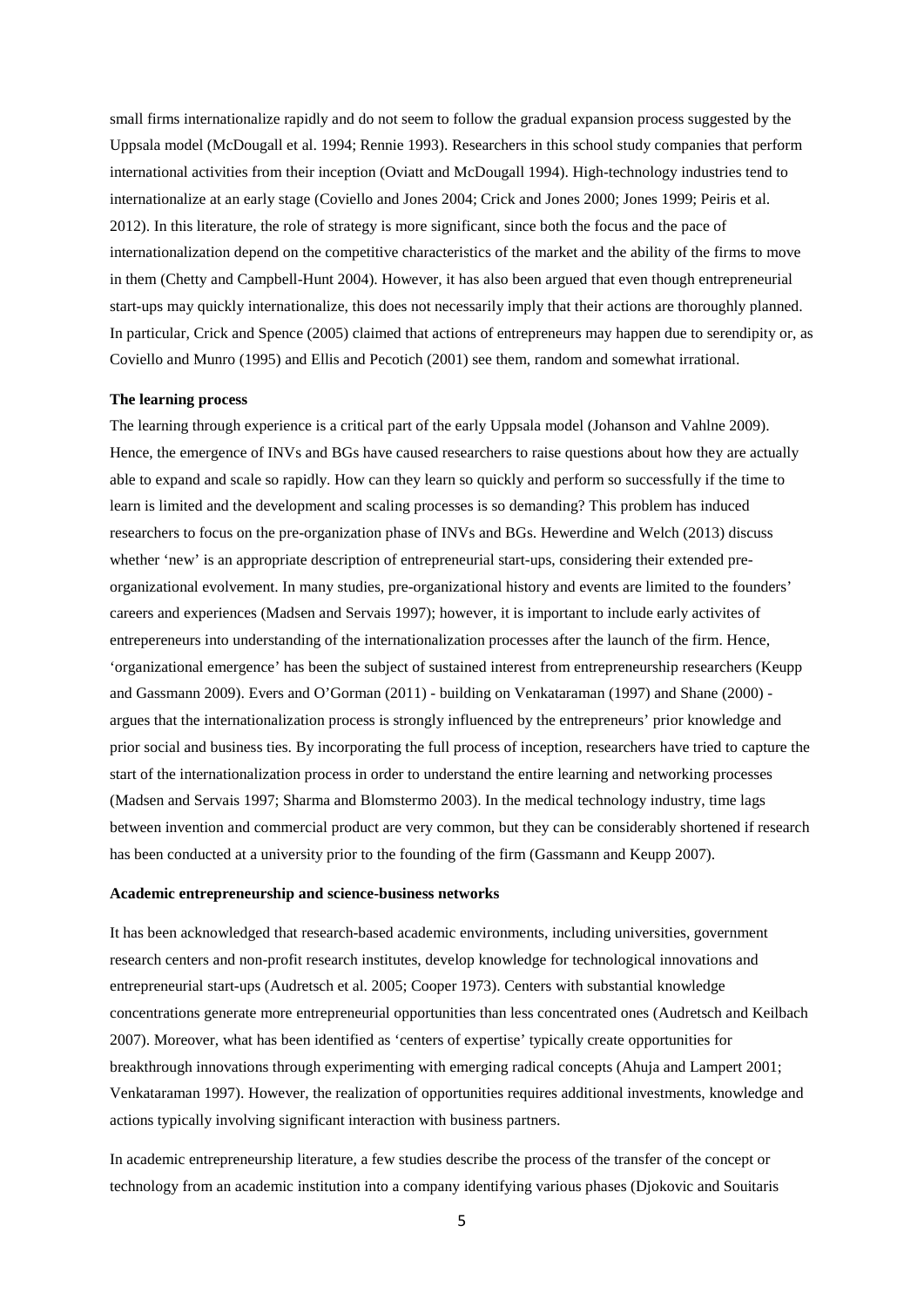2008). However, they are not addressing the issue of internationalization of research results. At the same time, scholars emphasize the challenge of interactive communication between universities and companies in the process of commercialization of research (Markman et al. 2008).

Established research has emphasized the lack of commercial skills of technical entrepreneurs within public institutions and the lack of funding to commercialize the projects. Recent studies have also found that the ownermanagers of young technology-based firms have limited experience of specific business functions, such as marketing, finance and personnel management. Additionally, in the case of university spin-offs, limited financial resources and limited access to business networks through personal relationships are particularly challenging.

There is a trend in innovation policy and strategy to help build more extensive research and development networks to deal with technological and market complexity and attract investors, resources, activities and actors to help foster high growth companies. University or research center environments represent attractive opportunities for investors and global companies to create innovation-oriented business networks. Research has suggested that such 'complementary relationships' give local entrepreneurs opportunities to link up with external resources and complementary knowledge (Roper et al. 2008).

There are many examples in the literature in which academic spinoffs have established the early foundation for the development of specific industries (Druilhe and Garnsey 2004; Müller 2010). The wave of INVs and BGs signifies something more than that - a different and more effective way to move a lot more such spin-offs to global markets. It signifies a different and more effective scaling model.

#### **The significance of networks**

Many scholars have studied networks and network relationships in order to explain the rapid internationalization of companies (Andersson et al. 2013; Ojala 2009; Ruzzier et al. 2006; Zain and Ng 2006). In this view, personal as well as international networks are seen as supporters of the venturing processes controlled and directed by the firm and – usually – its founding entrepreneurs (Zahra 2005). However, questions still persist as to how these entrepreneurs obtain the capacity to actually govern, coordinate and control these rapid expansion and scaling processes. How do they acquire the managerial skills to direct activities while internationalizing so rapidly into markets where they have limited or no experience at all?

In international entrepreneurship literature, a key consideration has been to understand how networks may enable BGs to acquire and mobilize resources for early internationalization (Coviello and Cox 2006). While the literature has tended to focus on the existing networks of firms, there is growing evidence that INVs actually have to build new networks. Nevertheless, since there are many pre-existing networks, the new business can be also seen as modifying existing business networks (Aaboen et al. 2011; Andersson et al. 2011; Cantu and Corsaro 2011).

The business network approach sees interaction as a fundamental aspect of new business development (Håkansson and Snehota 1989). It embraces the idea that interaction processes are effective ways to handle uncertainties, motion, variability and lack of knowledge on both sides of the relationship. The key strategy for network creation is related to the business context itself. The concept of 'strategic identity' introduced by Håkansson and Johanson (1988) suggests that relevance in the market is obtained through establishing and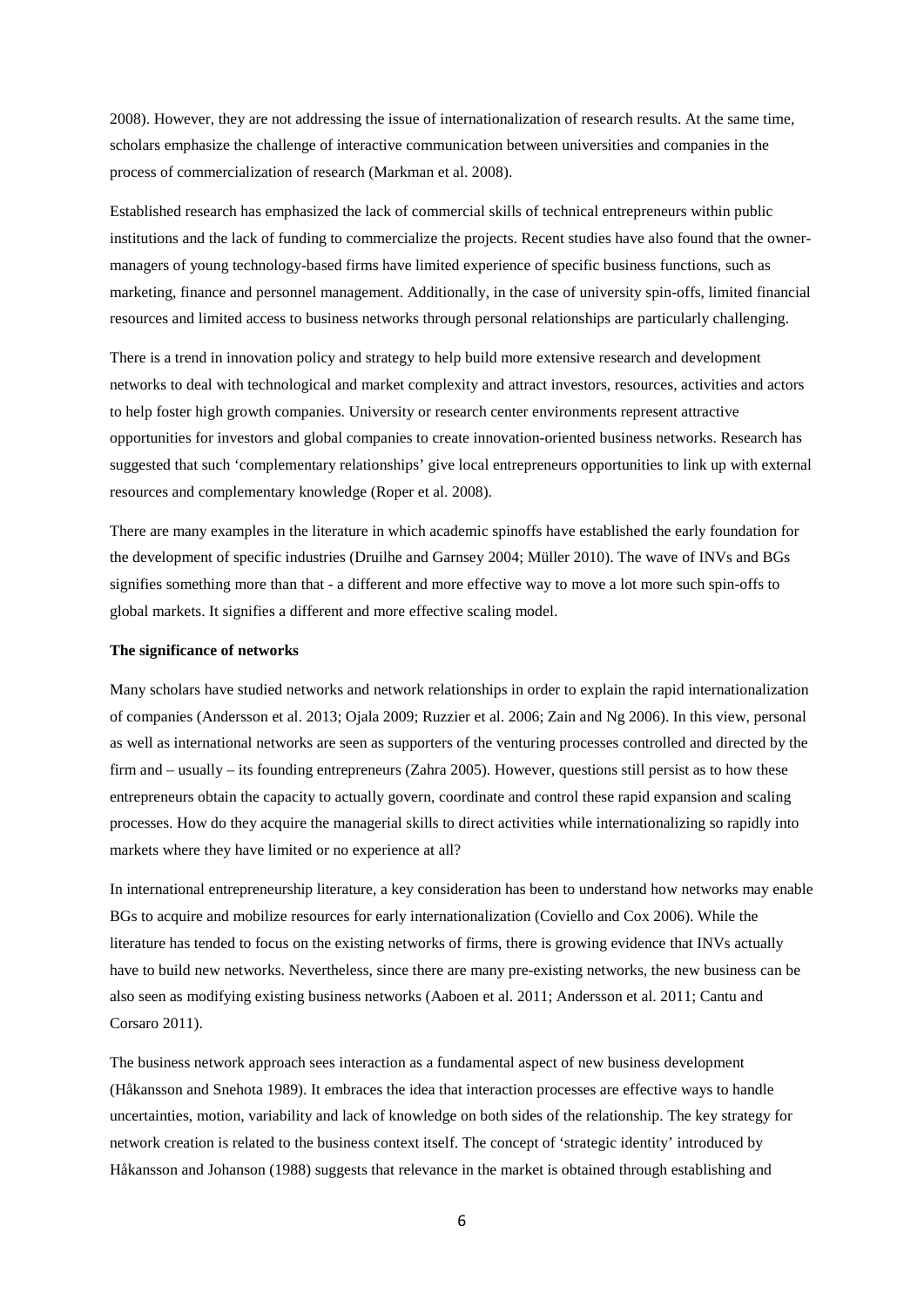maintaining relationships with other actors in the process to make it fit. Network positioning is essential and can shift over time. At the same time, actors in the network have a bargaining position – a capacity to influence the behaviors of related actors (Håkansson and Snehota 2006). However, unlike transacting objects (products or services) that are known to both partners, relationships tend to be perplexing in that their content is in a continuous state of alteration. Thus, interactions in business relationships entail additional costs and organizational adjustments related to aligning or organizing activities on both sides. The fact that continuous interaction occurs in various dimensions makes the process collective and costly for all of the actors involved. Based on this, it is not obvious that building and managing a network would be a rapid way to build and expand a given BG. The problem with the network explanation of the rapid process is that all of these network-building activities seem to align with the assumptions of the early Uppsala School rather than with the observation of rapid expansion and scaling of INV and BG processes.

### **Different entrepreneurial sources and opportunities in the venturing process**

Johanson and Vahlne (2006; 2009) define opportunity as socially constructed market knowledge, where international opportunities are created in interaction with others. Interaction between different actors creates information flows where new opportunities are developed based on special knowledge, different roles and opportunities held by the different actors. When the idea is gradually shaped and shared in networks, it is more likely that the actors will identify the opportunities for them and commit the resources necessary to realize the opportunity (Dubini and Aldrich 1991). Styles and Seymour (2006) advocate going beyond the legal entity of the focal firm to focus on multiple firms, actors, and resources, as well as processes, history, networks and context in order to have a more holistic view of events and processes. In line with this approach, Styles and Seymour (2006, p.134) define international entrepreneurship (IE) as "the behavioral processes associated with the creation and exchange of value through the identification and exploitation of opportunities that cross national borders".

Chandra et al. (2012) suggested using opportunity as a unit of analysis instead of concentrating on the legal entity of the firm. Elaborating on this topic, they included the involvement of various actors, organizations and networks, and pulled from different definitions of the internationalization of entrepreneurship. They thereby obtain a perspective where many different actors represented entrepreneurial interest and capacity. In this study, we use this broader understanding of entrepreneurial sources to focus on the roles of different kinds of actors and the opportunities that are relevant to them in relation to the venturing process.

Rather than opportunity, however, which is something actors perceive of, we suggest to move the activities that build a new business around a new technology to the center of this investigation. Dramatic changes in the business developing activities over the course of the process are at the core of this investigation of how the needs of the venturing activities themselves relate to the different actors involved. This throws a spotlight on the understanding of the dynamics of interactions and confrontations, changes in roles and power, the dynamics of actor alignments and stakeholder negotiations during the internationalization process.

#### **A knowledge and industrial capability based view**

International entrepreneurship (IE) scholars have identified knowledge as the most important resource. Yli-Renko et al. (2002) claim that there is a positive relation between knowledge intensity and international sales. However, others have claimed that there is a lack of understanding of how knowledge is obtained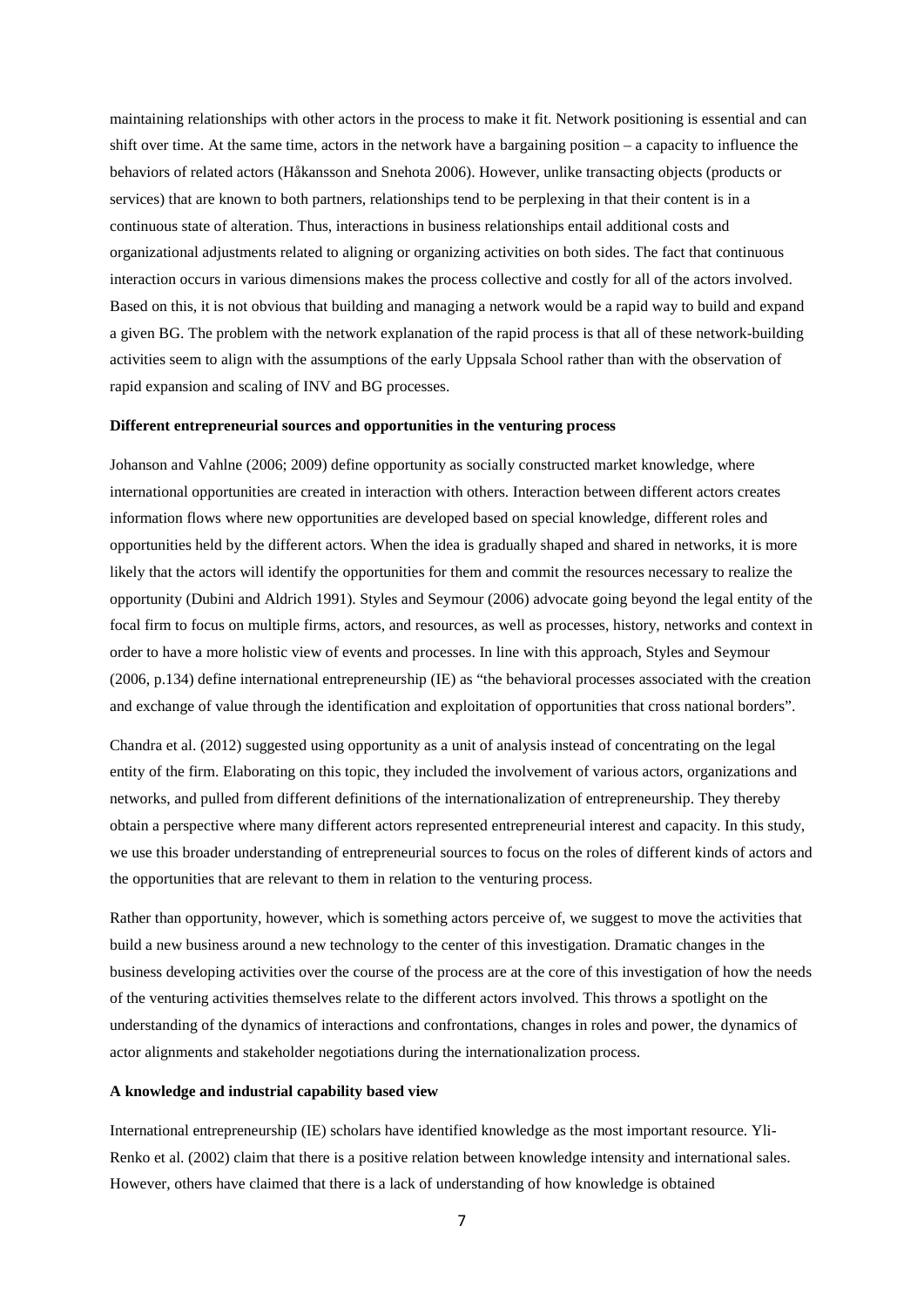(Weerawardena et al. 2007) or developed (Freeman et al. 2010) and how it influences the process of internationalization (Kuivalainen et al. 2010; Mejri and Umemoto 2010).

INVs and BGs have to learn effectively and efficiently in order to accelerate the process of internationalization. However, we conclude from the literature, that neither prior learning by founders nor their building of networks can convincingly explain the wave of technology-based INVs and BGs and their rapid expansion and scaling processes. Rather, it suggests that the very need for extended processes of learning are reduced. Rapid internationalization cannot be explained by a sudden increased capacity of entrepreneurial start-up. Instead, this study focuses on the different ways that the new global venturing processes are organized and structured in an industrial perspective. The very scale of the phenomena of INVs and BGs suggests that it has to do with the capacity of a structured and highly experienced 'new business venturing' industry rather than with the enhanced capabilities of entrepreneurs and their networks.

Accordingly, the primary question for this study is: How can the rapid internationalization and scaling processes be explained in light of the knowledge, experience, resource and capability requirements needed to succeed?

This research approach in this article is to explore into these matters by means of conducting a single case study that follows the emergence of an INV/BG through its main processes and turning points from the conceptual idea to global market breakthrough.

# Research context and methods

This study is part of a larger study of the emergence and adoption of the new medical technology; TAVI, at different heart clinics in Norway, Sweden and Denmark between 2012 and 2016. At the beginning of the research study, TAVI had been implemented in several countries around the world. An opportunity to research internationalization as a complex process has presented itself (Welch and Paavilainen-Mäntymäki 2014). Jones and Khanna (2006), as well as Welch and Paavilainen-Mäntymäki (2014), call for research that brings history and process back into international business studies to explore how history matters. These studies showed that a process-oriented research approach remains largely untapped and underdeveloped.

While there is still a dominant variance approach to explanations within IE, Hurmerinta-Peltomäki (2003) and Sharma and Blomstermo (2003) suggest making time and process more central to theorizing in internationalization process studies. It is necessary in some cases to reduce the importance of 'comparative statistics' in order to understand the phenomena in depth. While it has been widely agreed upon that process approaches are required, they have remained rare (McAuley 2010). Process research is concerned with understanding how things evolve over time and why they have evolved in a particular way (Van de Ven and Huber 1990). This is done by concentrating on sequences of events in order to explain change (Langley 1999; Miles and Huberman 1994). One important aspect of process research is that the data enables the incorporation of time and the capture of temporal evolution (Dawson 1997). Even though time is ubiquitous in process research, the inclusion of the time variable is very important to our efforts to explain the phenomena.

The case study method has been chosen since it is the more appropriate research approach when "how" and "why" questions are being posed and when the researcher has little control over the events (Ghauri et al. 2002;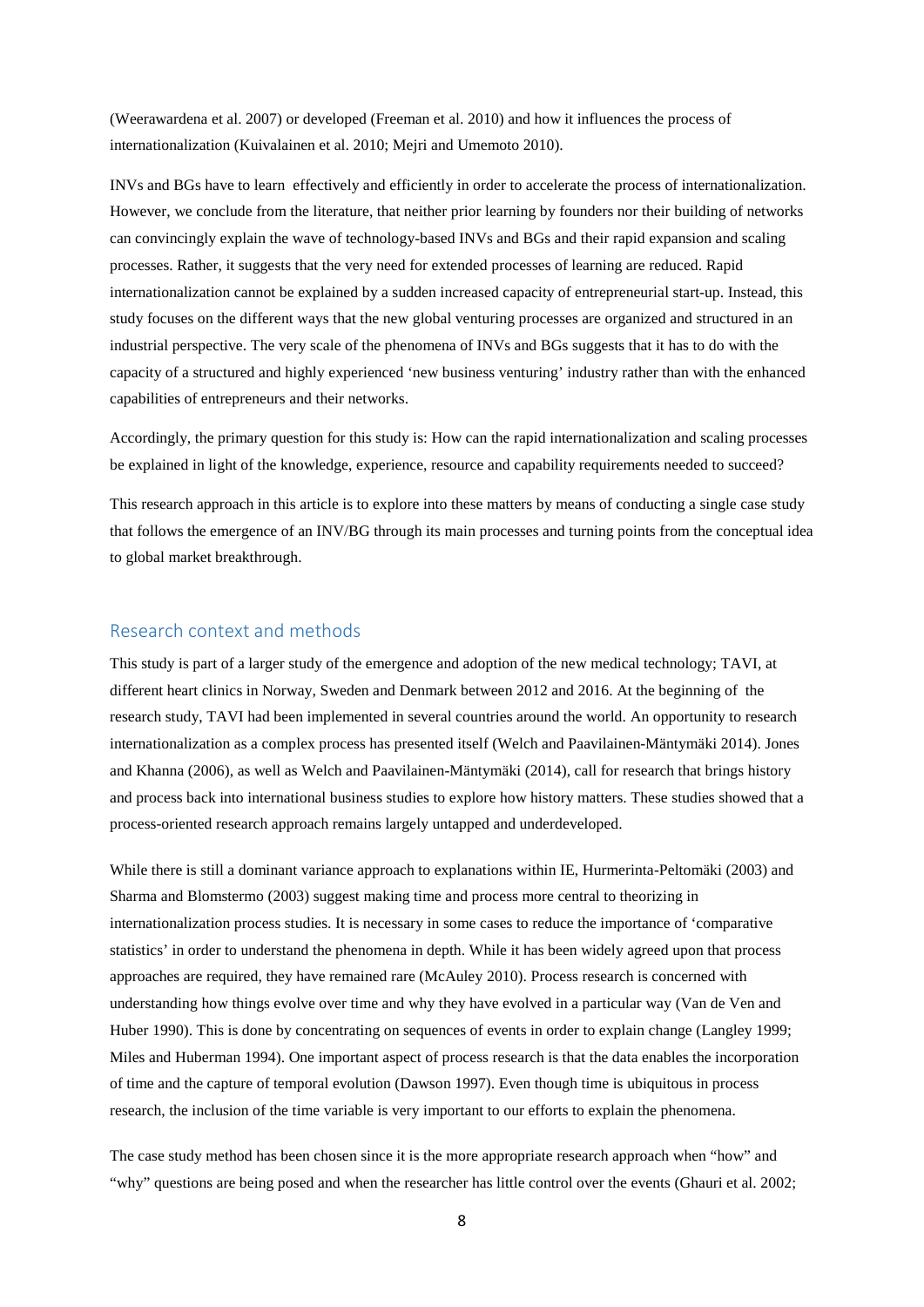Gummesson 2003). A case study is a history of the past and current phenomenon drawn from multiple sources of evidence (Leonard-Barton 1990) that allows researchers to trace processes in their natural context (Pettigrew et al. 1992; Halinen et al. 2012). In the life science industry (medical technology, biopharmaceuticals and pharmaceuticals), the orientation towards the global market has become a necessary condition for business development efforts. This investigation has essentially followed the development of two different competing suppliers of TAVI medical device technology: Edwards Lifesciences and Medtronic-CoreValve. However, this paper focuses on the Edwards case, since Edwards' valve was the first to be implanted in humans, later becoming the first TAVI valve to obtain FDA approval and thereby becoming commercially available in the US market.

We assume that several aspects of the context have shaped the internationalization process in the case we studied. Laurell et al. (2013) emphasize that international entrepreneurship in the life science industry is unique due to industry specificity, and should be studied separately from other high-tech start-ups. The life science industry in general, and medical technology in particular, is heavily regulated at the trans-national level, and strict regulations and bureaucracy can impede the process of internationalization. Additionally, export of the final product is restricted by different national standards and approval procedures (Stremersch and Van Dyck 2009).

This case will provide some answers to the overall research question. Our approach has partly been deductive and partly inductive, so that we use concepts that have already been described in the literature, and at the same time, gain inspiration from the data (Orton 1997).

#### **Data collection**

Process data are messy (Langley 1999). Process research requires high dedication over a long period of time and can be difficult for a single researcher to fulfill. However, it is not necessary to be present in the field during the whole process, since the analysis should not necessarily be based on the real-time data collection. Collected historical data can extend the time span of the process studied.

This particular research journey began when we became aware that the TAVI technology had been invented in one of the Danish university hospitals. We obtained general information about the technology's history and its development during an interview with a representative from Edwards Lifesciences in Oslo in the autumn of 2013. The next step was to investigate the early history of TAVI. Therefore, we made interviews at Århus University Hospital in Skejby, Denmark. The interview with the inventor, Henning Rud Andersen, was conducted in June 2014. Additionally, we interviewed various colleagues of the entrepreneur that worked at the hospital at the time of the invention.

We framed each interview around a series of topics: the background of the respondent, the history of TAVI development and how TAVI was introduced in Århus University Hospital, as well as the current status of the technology's implementation. Most of the interview was devoted to the process of TAVI's invention and development where the respondent identified critical events related to TAVI development and internationalization. We focused on "the "what", "why" and "how" questions concerning critical events, activities and choices that happened over time (Pettigrew 1997). This interpretation of the process gave us key events, names and dates that served as a skeleton for further investigation. The interviews were semi-structured,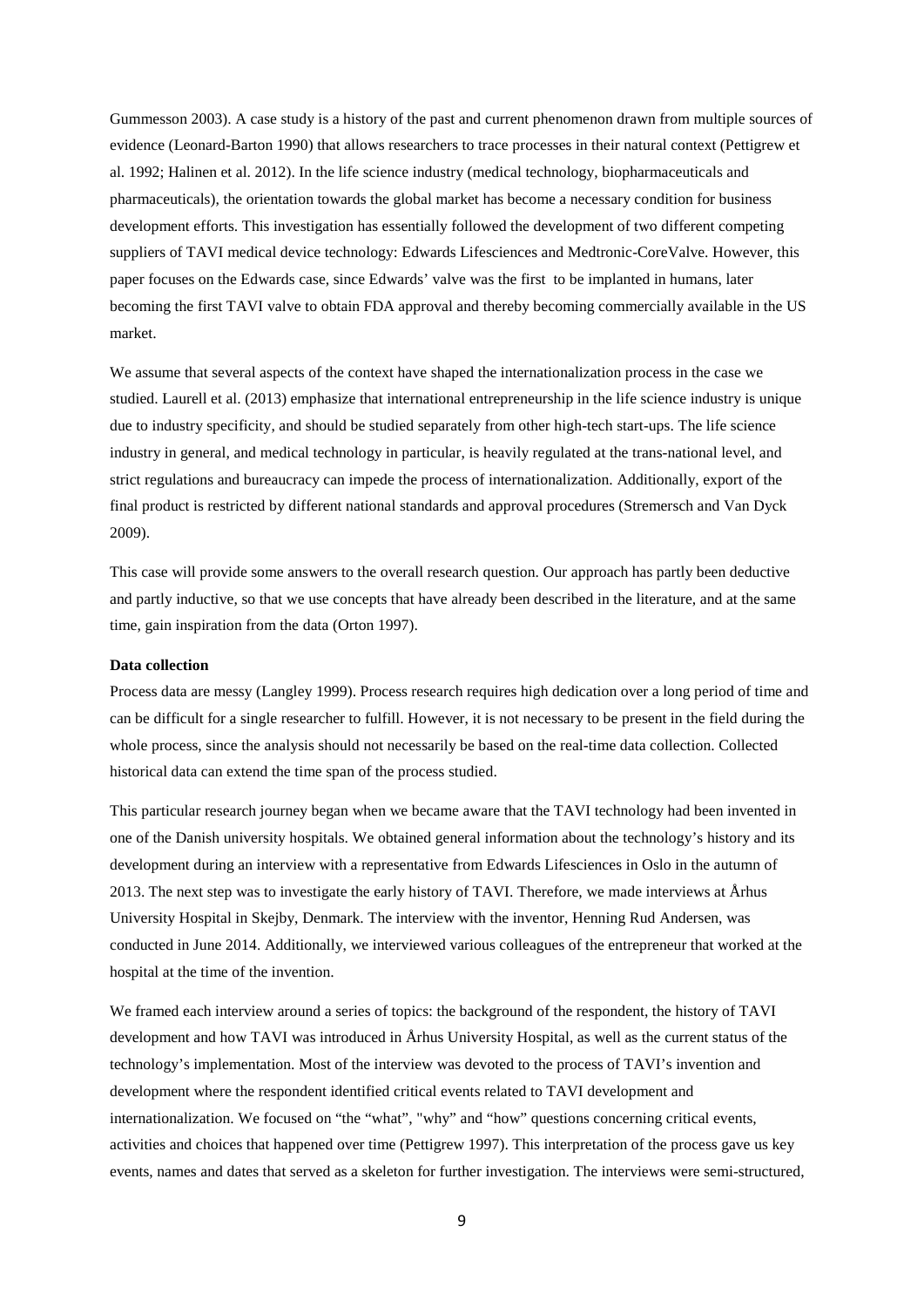and each of them lasted around one hour. All interviews were recorded and transcribed. In total, we conducted four interviews with practitioners at the hospital, including the inventor and one interview with the Edwards representative.

We further supplemented the interview data with other primary and secondary data sources. The secondary data collection included minutes from meetings, field notes from seminars with TAVI vendors' representatives and informal observations during annual conferences of TAVI's implementation involving current practitioners and suppliers in the field. The 'big three' of qualitative research include observations (participant or non-participant), interviewing (retrospective or real-time), and archival documents (internal or external) (Langley 2009). Use of secondary data allows researchers to examine temporally evolving phenomena in richer details. Comprehensive information about early TAVI development was obtained from the publications of various studies in the medical journals (Cribier 2012; Cribier 2014; Cribier et al. 2006; Cribier et al. 2004; Webb and Binder 2012). Other sources were health authorities' reports, news releases from TAVI suppliers, industry reports and news from Internet sources (among others, www.pharmamedtechbi.com and www.cxvascular.com), corporate fact sheets and brochures obtained during seminars and conferences. These documents enabled data triangulation across the written documents and the interviews to complement the picture and minimize the retrospective bias of respondents.

By studying internationalization as a change process, it becomes possible to combine different levels of activities and to look at the actions, reactions and interactions of multiple stakeholders as they sought to move from one state to another (Pettigrew 1987). In this study, we traced the history of the TAVI technology's development from two perspectives: the inventor and his engagement with the TAVI technology since the late 1980s, and Edwards Lifesciences and their activities in relation to the TAVI technology from the early 2000s.

### **Data analysis**

We reconstructed the interdependent chain of events leading from the idea to commercial products available on the global market, in the order in which they occurred. One of the biggest challenges of data analysis in processual studies is "moving from a shapeless data spaghetti towards some kind of theoretical understanding that does not betray the richness, dynamism, and complexity of the data" (Langley 1999, p.694). The complexity and ambiguity of the data make it challenging to understand where to start. The ability to track the events along the time line can facilitate the detection of common surface patterns and the development of plausible explanations for temporal dynamics (Langley 2009). We used temporal sequences of events as the basis for tracing how and why the change occurred (Dawson 1994). We started analyzing the data with a visual mapping, a graphical data analysis that allowed us to present a large quantity of information in a small space (Miles and Huberman 1994). This type of data analysis serves as "an intermediary step between the raw data and abstract conceptualization" (Langley 1999, p.702), but at the same time, facilitates data reduction and synthesis. However, this type of analysis provides a rather mechanical quality (Langley 1999); therefore, visual mapping was supported by other approaches of data analysis in order to reach for deeper generalization. Further analysis involved a search for patterns or common sequences of events (Langley and Truax 1994) to proceed to middlerange theoretical explanations (Miles and Huberman 1994).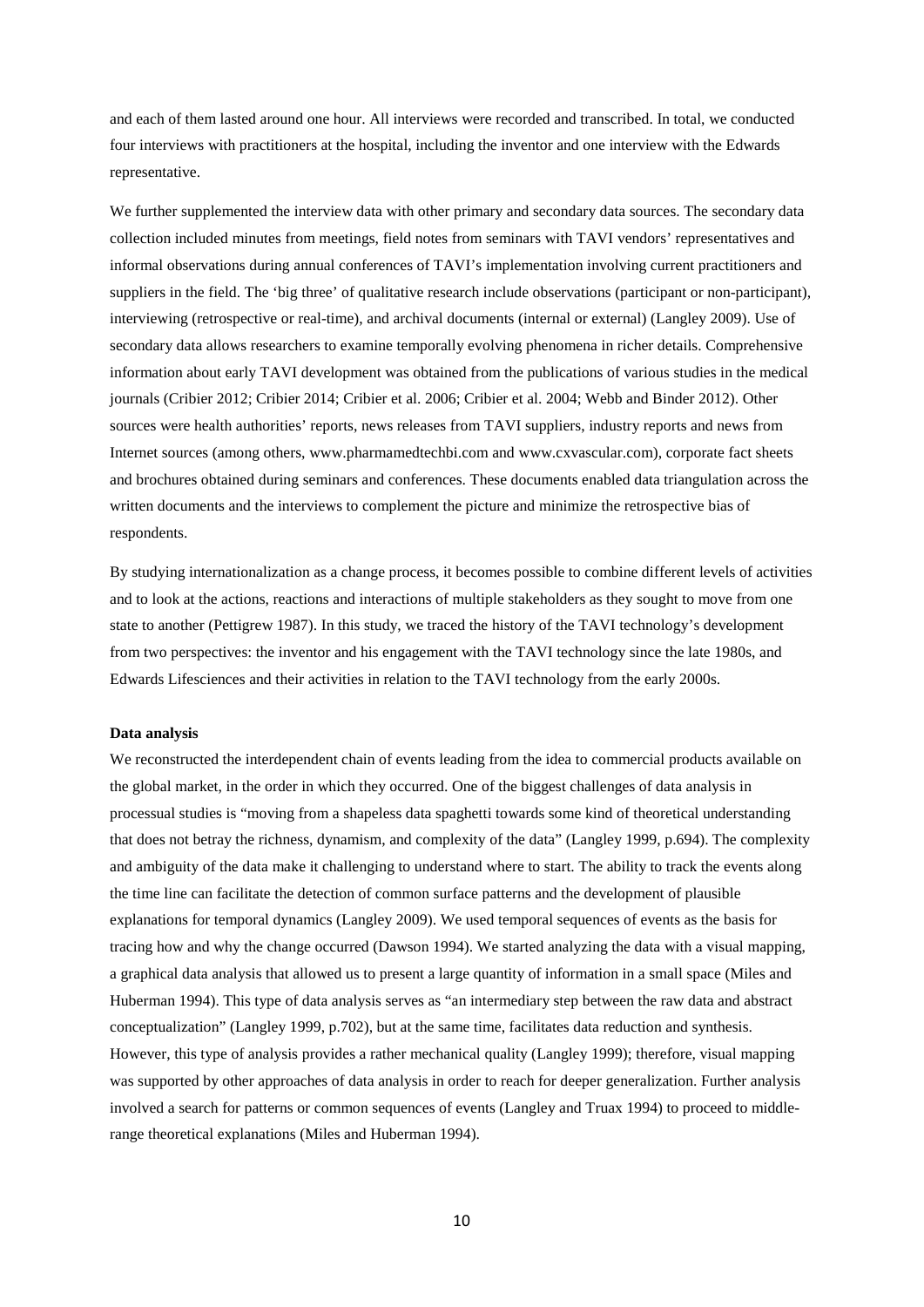Following the process of technology development, we identified that there were several transfers of legal ownership. Therefore, we broke down sequential events into time periods using temporal bracketing data analysis (Langley 1999) We identified that within the flow of events, the change of the actors in charge of the technology development triggered natural periods of continuity in the activities pursued. Deconstructing the process into phases allowed us to have manageable pieces for analysis that facilitated the examination of how events in one phase changed the context that influences the events in the next phase (Denis et al. 2001). Analyzing the case retrospectively has enabled us to describe the roles of the new actors coming in. Each one shifted the trajectory of the new technology by pulling resources and knowledge from their networks that greatly affected the internationalization process. However, using this method, we are unable to uncover the actors' hardships in assessing and deciding on their opportunities along the way.

On this basis, we present the case by first providing the general background, and then focusing on each of the major turning points that marked the beginning and the end of each phase of the international innovation process. By doing this, we aim at focusing the punctuated process and the most important formative events that characterized the innovation process. This also highlights the science-business networks that acted upon it, as well as the critical factors and events that eventually transformed the innovation into an expanding new niche in the minimal invasive medical technology market in the area of severe heart diseases and care.

# Background of TAVI technology

Before presenting the case study, we will briefly present the TAVI technology and the medical procedure that are the material substances of the innovation we have studied.

The TAVI technology and medical procedure offer a new treatment for people who suffer from severe aortic stenosis - which is a narrowing of the heart valve between the left ventricle and the aorta. This substantially reduces the capacity of the heart to pump blood through the body, causing blood to back up in the heart. The condition is life threatening and mostly concerns the elderly (Lindroos et al. 1993). More than 250,000 people around the world have severe, symptomatic aortic stenosis. Patients with these symptoms have very low survival rates unless they go through an aortic valve replacement procedure (Otto 2000). TAVI is a minimally invasive procedure in which an artificial valve can be implanted using a wire passing through blood vessels instead of having to do open-heart surgery.

TAVI, as a technology and medical procedure, has emerged and spread globally since 2002. The first CE approval of the technology was granted in Europe in 2007, and the Food and Drug Administration (FDA) approval in the US was given in 2011 for the first generation of TAVI valves (Dvir et al. 2012). In 2007, the aggregated number of TAVI procedures conducted across the world was approximately 1000. Two years later, the number had grown to 10.000, and by early 2014, it had risen to 100.000, in particular due to the rapid growth in Germany since 2007 and in the US since 2011.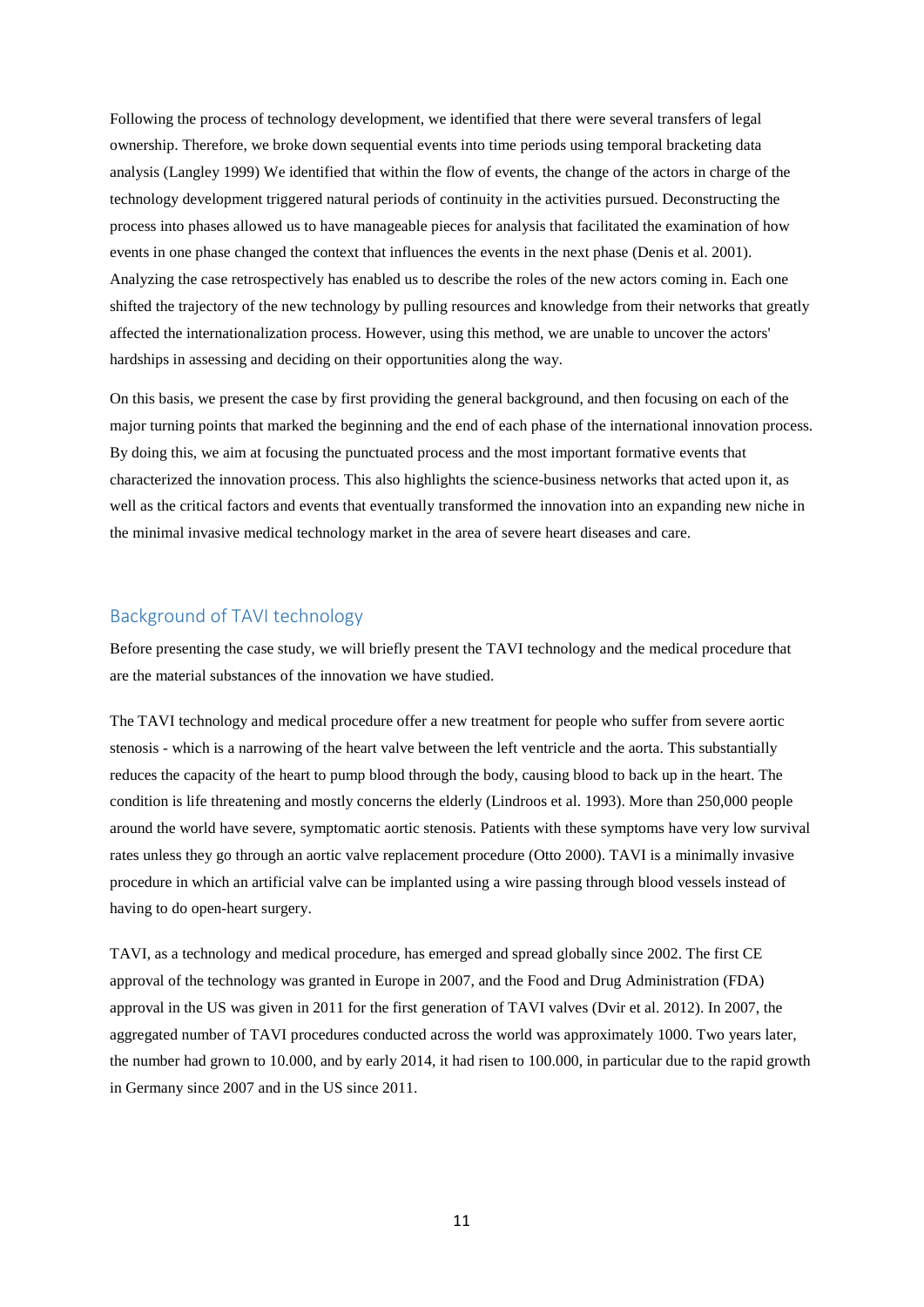# The study: The emergence of Edwards' TAVI technology

In the following, we will present the case study by separating it into the four major phases of the process. These are separated by major shifts in ownership and control over the commercial rights to exploit the early invention. We will first present the early invention part of the story with a focus on the inventor, Henning Rud Andersen, highlighting the events that eventually moved the technology to California through an exclusive license agreement. Then, we will shift focus to the different sections of the process that followed, in which three different companies successively acquired and held the exclusive license. These three were Stanford Surgical Technologies in Silicon Valley, California, Percutaneous Valves Technologies in New Jersey and Edwards Lifesciences in Irvine, California. Table 1 illustrates the main phases of development of the TAVI technology.

| Time span               | Form of legal<br>ownership          | Actor in focus                                              | Type of actor              | Main activity                                              |
|-------------------------|-------------------------------------|-------------------------------------------------------------|----------------------------|------------------------------------------------------------|
| 1988-1993               | <b>Patents</b>                      | Henning Rud<br>Andersen                                     | Academic<br>entrepreneur   | Concept development                                        |
| 1993-2000               | Exclusive license to<br>the patents | <b>Stanford Surgical</b><br>Technologies<br>(SST)/Heartport | New venture                | No activities                                              |
| 2000-2004               | Exclusive license to<br>the patents | Percutaneous Valves<br>Technologies (PVT)                   | New venture                | Product development,<br>experimental use                   |
| $2004$ until<br>present | Exclusive license to<br>the patents | Edwards<br>Lifesciences                                     | Global med tech<br>company | Further development,<br>production, marketing<br>and sales |

**Table 1** The four phases of the TAVI development process

#### **The inventor Henning Rud Andersen and the early emergence of TAVI**

The concept of placing a heart valve on a catheter was first introduced in 1965, and an early catalyst of TAVI development was the first investigation of the concept of a balloon-expandable aortic valve on animals (Kodali et al. 2011). Our story starts in a Scandinavian university hospital heart center in 1988. Henning Rud Andersen, a cardiologist at Århus University Hospital, returned home from a cardiology congress in Phoenix, Arizona, with an idea to extend the new and successful stent technology at the time, to place a heart valve within it that could fit a human heart valve and be delivered through the blood vessels. This idea seemed crazy to most of his colleagues at the time, but his mentor, Professor Jørgen Fabricius, in Odense, was supportive to developing the idea further. Andersen then started constructing prototypes and did experimental implantations on pigs in the hospital's operation room. He sewed valves into an expandable stent using heart valve tissue from pig hearts he obtained from the local butcher shop. He then used a delivery device developed by Med. Doc. Alain Cribier in France in the 1980s for the balloon aortic valvuloplasty procedure (BAV) (Cribier et al. 1986).

Andersen and his team, after ten weeks of intensive work, performed the first in-animal implantation of a balloon expandable valve. On May 1<sup>st</sup> 1989, the first pig survived with a new heart valve. Andersen went on to file several patents on his idea, assuming the invention could have substantial commercial potential. After performing 15 operations on pigs, he filed the first patent application, and obtained his first TAVI patent in 1991, while continuing to build a patent portfolio to protect his intellectual property rights (IPR).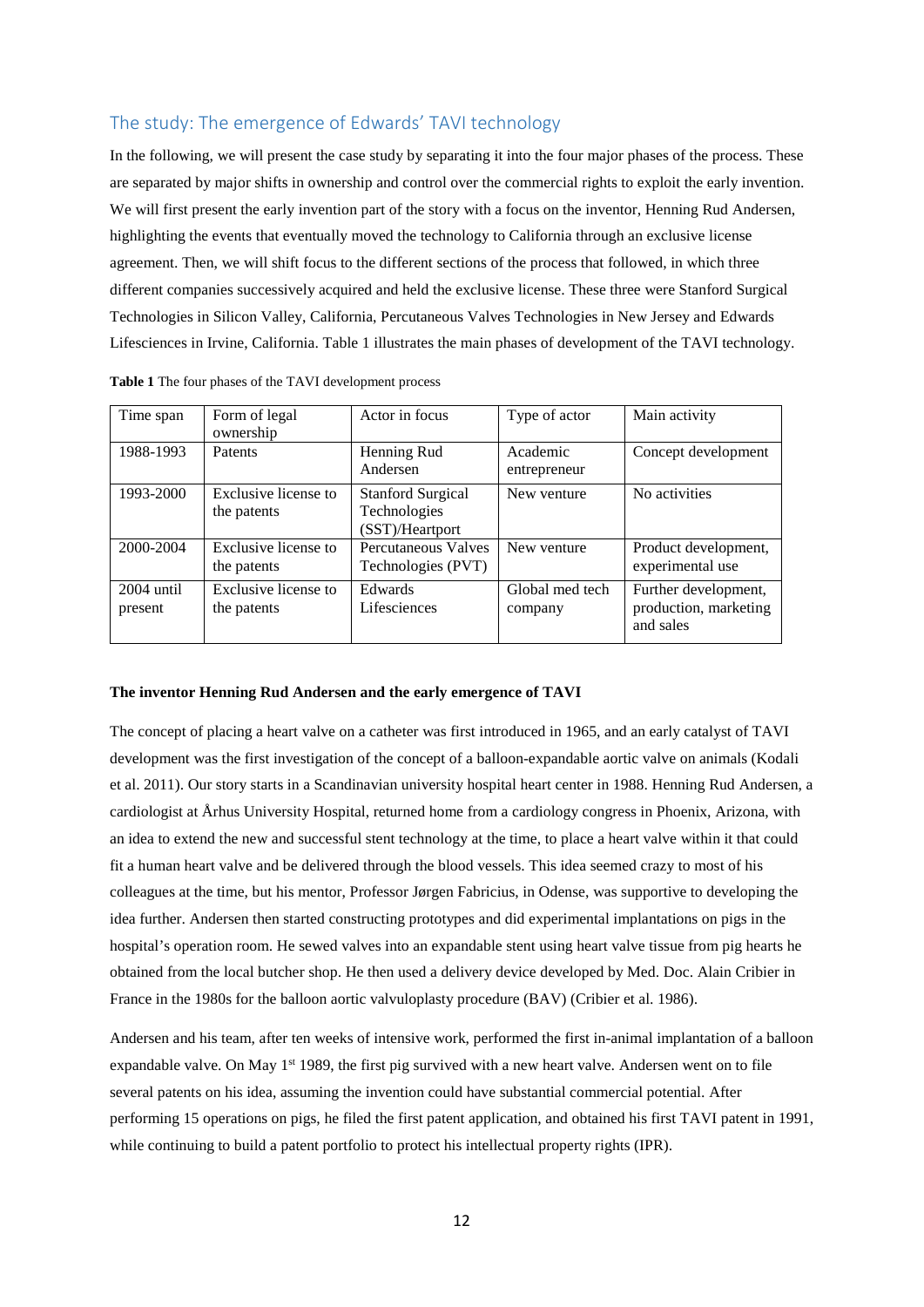Andersen struggled to publish the results of these experiments. The major international medical journals were skeptical about the idea of implanting heart valves in unorthodox way as suggested by a completely unknown, young cardiologist from a small Scandinavian heart center. The rejection from the publishers was devastating. However, his is paper was eventually accepted by the newly established "European Heart Journal", which clearly had a low ranking back in 1992 (Andersen et al. 1992).

After publishing, Andersen sought to present his research at international conferences, but he only got accepted for poster sessions where he struggled to reach a bigger audience and attract attention from companies with sufficient resources to further research and develop the idea.

"Nobody believed us. Neither the journals nor the conference reviewers nor the companies that produced heart valves and similar medical equipment. It sounded too crazy." (Informant 1)

Neither Århus University Hospital nor the Danish Technology Institute, which got involved in the patent filing activities, had sufficient funds to develop the technology further. Neither could they find relevant business partners for the project in Denmark.

"Would you license it? You should know that if you have to do an investment, you have to put 200 million Danish or Norwegian kroner into the research program, which nobody believed in. And, I do understand the companies that showed no interest in the technology. If you go to a chief technical officer and ask: "Should I really put 10 engineers on this project and use 200 million kroner of research budget on such an idea?" No way!" (Informant 1)

At that point, Andersen started actively searching for global companies in the international heart valve business that would be interested in licensing and further developing his technology. He contacted the main players in the industry across Europe, and in particular in the US, including the companies Medtronic International (Minneapolis) and Baxter International; the global leaders in the cardiovascular heart disease industry. Neither of these companies responded positively to Andersen's offer.

### **The start-up company Stanford Surgical Technologies (later named Heartport)**

In 1992, a representative of a small company called Stanford Surgical Technologies (SST) approached him at his poster stand at an international conference. This company had been established to commercialize minimally invasive heart surgery technologies out of Stanford University School of Medicine. This was the only company that came back to him with a keen interest in entering a license agreement to exploit the commercial potential of the patents. With the help of patent experts at the Danish Technology Institute, Andersen finally managed to sign a license agreement in 1993 with SST that gave the company the exclusive right to commercially exploit his patents worldwide. This was done in exchange for a modest yearly up-front payment and a license fee per item sold. Figure 1 illustrates the critical events in the opportunity-framing phase.

> SST in charge of further TAVI development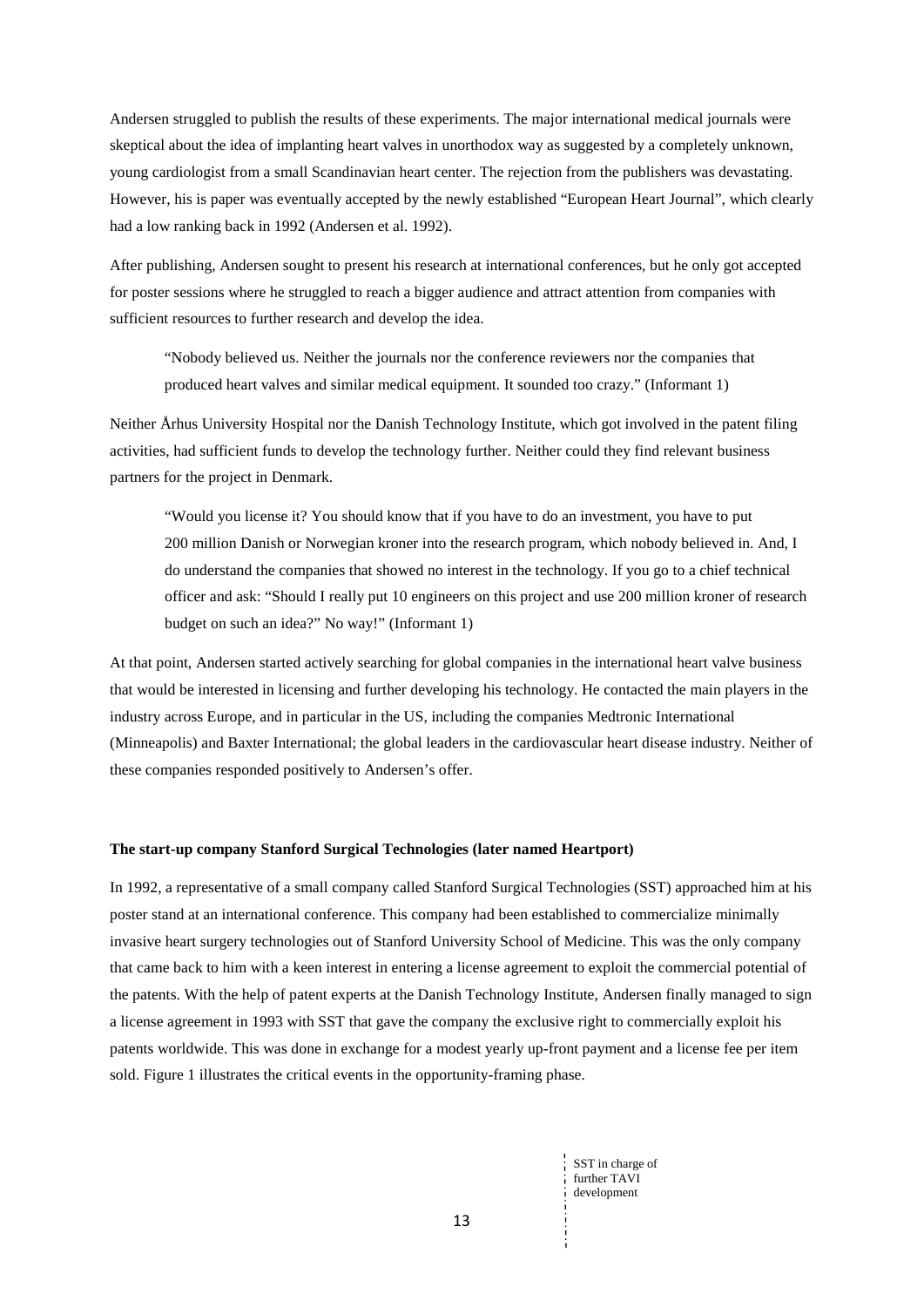| Opportunity<br>framing | Conceptual<br>model | Patenting | Publication in<br>medical journal | License<br>agreement |      |
|------------------------|---------------------|-----------|-----------------------------------|----------------------|------|
| 1988/89                |                     |           | 1992                              | 1993                 | Time |

**Fig. 1** Critical events in the moving of TAVI from Denmark to Silicon Valley

Two graduates from Stanford Medical School; Wes Sterman and John Stevens, founded Stanford Surgical Technologies (SST). It later changed its name to Heartport. It was a cardiovascular device start-up company developing products to perform coronary-artery bypass surgery and experimenting with minimally invasive approaches. In 1991, they had tried to do coronary-bypass and valve surgery without splitting the patient's chest. Based on the early success of this new approach, and with financial investments from two major venture capital firms in Silicon valley, they went on to build the company that came to represent a very early minimally invasive approach to this domain of medicine.

At that time, Andersen's concept fitted the general strategy of SST to work with related approaches to minimally invasive treatment of severe heart diseases. However, TAVI was also a separate domain that would require focus and substantial investments to be able to move from idea to product. Even though TAVI was an attractive investment given the growing external interest in the minimally invasive cardiology approaches at the time, SST ended up not giving priority to developing Andersen's idea, and merely added it to its portfolio of potentially interesting technologies.

#### **The TAVI start-up company Percutaneous Valves Technologies**

When Andersen realized that SST was not putting resources behind his invention to develop it, he approached and tried to convince other medical equipment producers to acquire the license or the entire company. The person he finally managed to get interested was a man named Stanton Rowe. Rowe worked with marketing of coronary stents at Johnson and Johnson (J&J) at that time, and Andersen finally convinced him to bring forward a proposal for the board of J&J to acquire SST (Heartport). However, the proposal was rejected at the time, and nothing seemed to happen for quite a few years. Stanton Rowe, together with his close colleague at J&J, Stanley Rabinovich, moved on to work for Datascope Corp., a company manufacturing and selling intra-aortic heart pumps and vascular closure devices. Regardless, they continued to pursue the idea to develop minimally invasive approaches to treat aortic heart valves.

J&J eventually acquired Heartport in April 2001 for USD 81 million in stocks, which it then moved to become a part of Ethicon, Inc. - a global leader in developing and marketing products for surgery. However, in December 2000, a small start-up company called Percutaneous Valve Technologies (PVT) had acquired the Andersen exclusive license from Heartport. PVT had been established in 1999 and was owned by Rowe and Rabinovich along with Professor Alan Cribier from France and Professor Martin Leon at Columbia University Hospital. In this start-up, Rowe had created an international cross-disciplinary team with world leading interventional cardiologists and bioengineers committed to creating a functional prototype valve to exploit the Andersen license.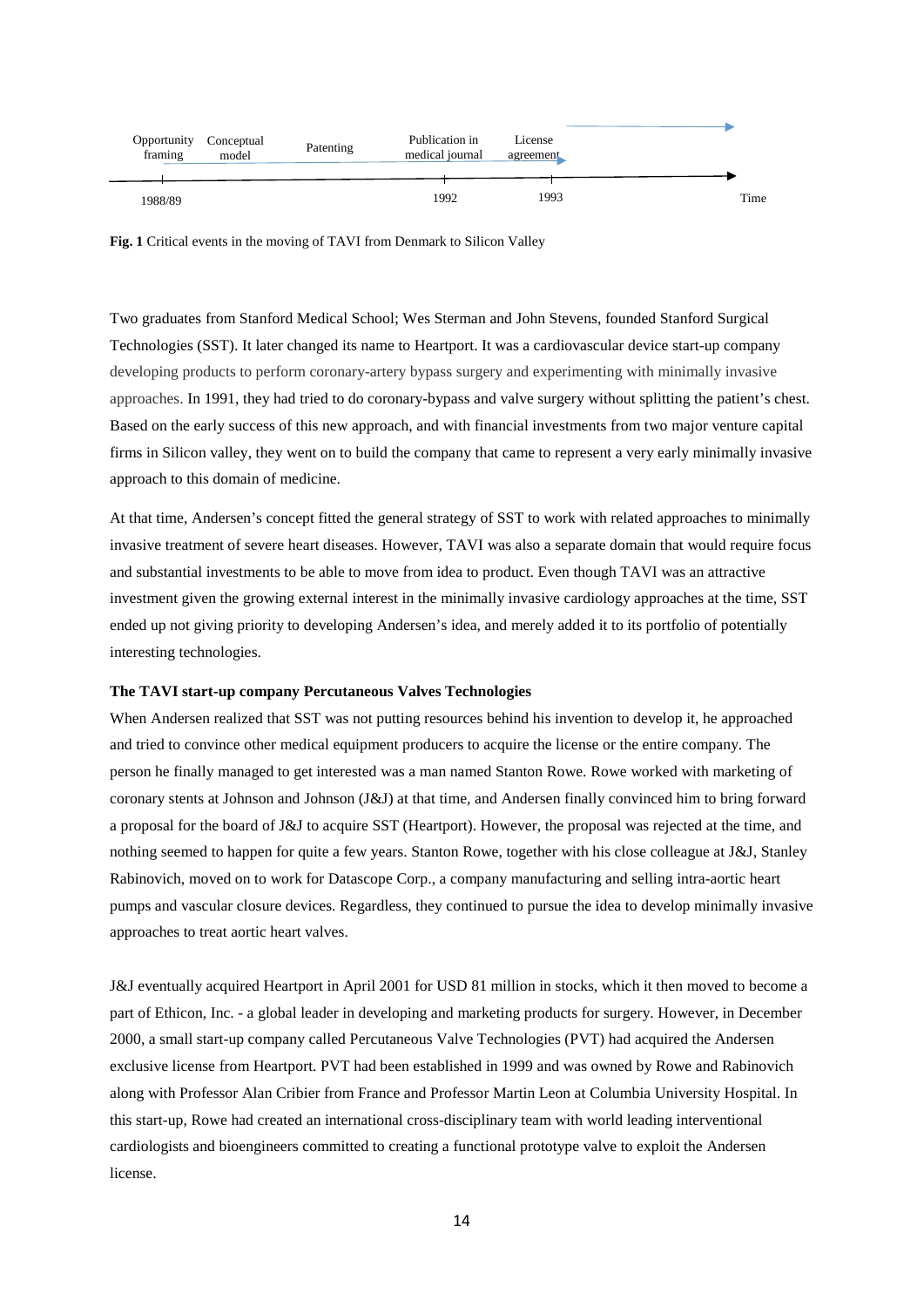While PVT was raising financing in the equity market, major players in the field were skeptical, if not outright aggressively against it. The experts in the field of heart diseases, the thorax surgeons, generally rejected the concept of delivering a folded-up valve through a blood vessel by using a catheter, fearing that interventional cardiologists would take over yet another major area of patient treatment from the surgeons. Hence, it was a challenge for PVT to introduce the new product without support from the key experts in the area of cardiac surgery.

Meanwhile, PVT accelerated product development and started performing animal trials with the first prototype in September 2000. They aimed at developing a balloon expandable trans-catheter heart valve (Cribier 2012). PVT searched for resources and managed to interest two Israeli venture capital companies (Medical Venture Partners and Oxford Bioscience Partners). Finally, they invested 5.5 million dollars in the first round of funding in 2001. The intensive work on the TAVI technology resulted in the first in-man operation, which was performed on April 16, 2002 by [Alain Cribier](http://en.wikipedia.org/wiki/Alain_Cribier) at the University of Rouen, France (Cribier et al. 2002). This event was a crucial breakthrough for PVT, demonstrating the feasibility of the new technology, which received substantial attention in the industry.

The PVT start-up, located in New Jersey, USA, Israel and also with a strong presence in Paris, managed to turn around much of the global medical society's attitude towards minimally invasive treatment of aortic valve malfunction. After the successful operation, several major players in the field showed interest and participated in the second round of funding where Boston Scientific Corporation, Medical Venture Partners, Medtronic Inc., and Oxford Bioscience Partners invested, altogether, 14 million dollars in the company.

Clinical trials, as a part of the approval procedure necessary for medical technology to become commercially viable, started shortly after the first in-man operation. Cribier and his team obtained permission from the French Administration to start feasibility studies at the University of Rouen shortly after the first in-man operation (Cribier et al. 2004). The team worked hard to refine the technique and assess the short- and long-term outcomes. Despite serious challenges, including the early deaths of several patients, these early experiences confirmed that a trans-catheter valve implantation was indeed feasible for patients with end-stage life-threatening calcific aortic stenosis. These studies were also the first steps to gaining market acceptance from the international opinion leaders.

In the wake of these early achievements, PVT, less than five years after its inception in 1999, was acquired by Edwards Lifesciences, Irvine, USA in January 2004. This moved the new technology into the hands of an established market player in the global heart valve market, starting a new era for the TAVI technology. Figure 2 presents the two attempts to launch the business to develop TAVI technology.

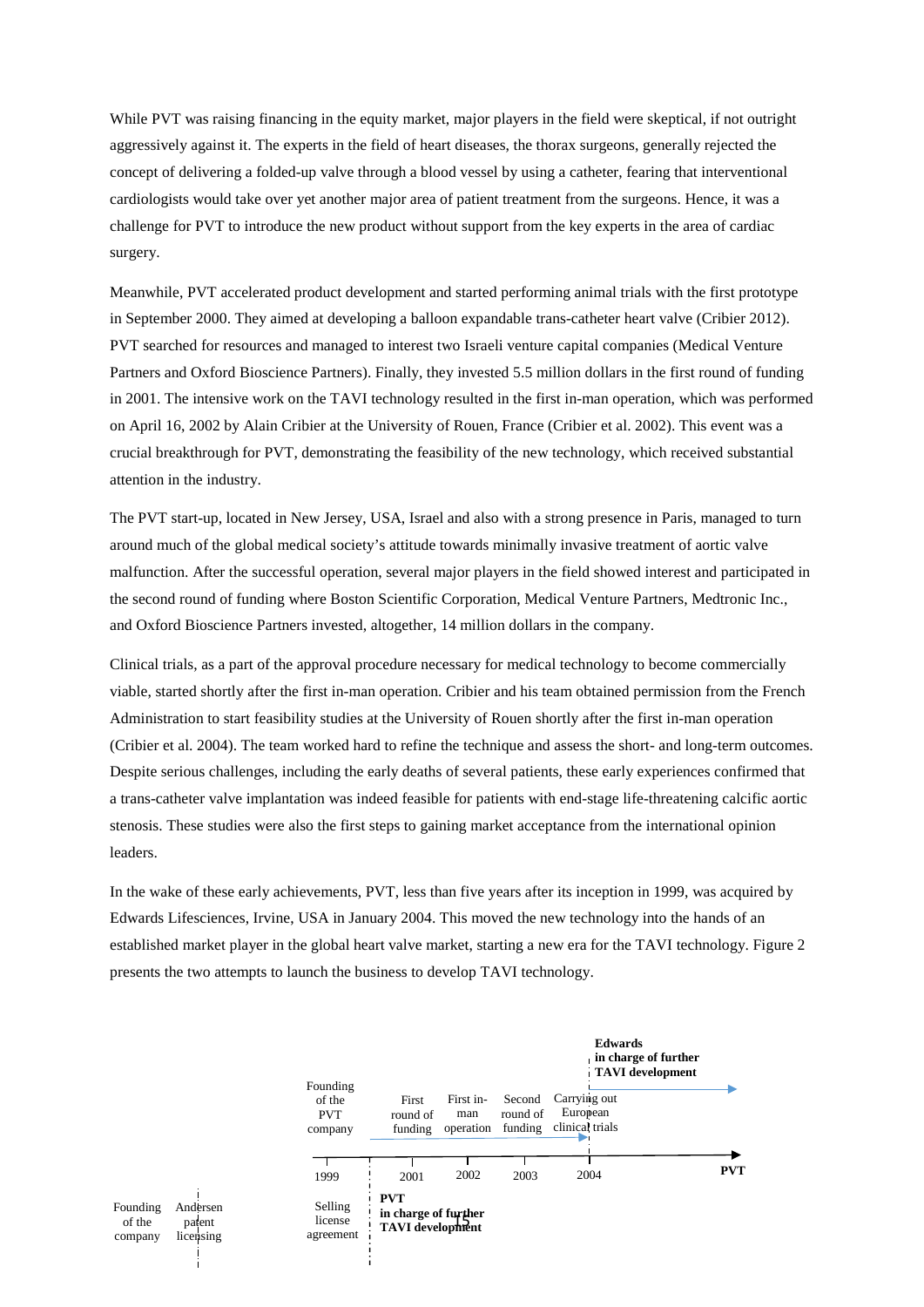

**Fig. 2** Critical events in moving of TAVI from Silicon Valley to New Jersey, Israel and France

#### **Edwards Lifesciences and the establishing of a dominant role in the TAVI market**

Edwards Lifesciences Corp.,Irvine, California, acquired the PVT company but there were several critical events leading to the acquisition. Edwards was established in the year 2000 as a publicly listed spin-off from Baxter International Inc. The company specialized in heart diseases and was a dominant actor in the surgical heart valves market. The newly established spin-off company was looking for new opportunities to grow, since it had experienced slower growth within its core markets for heart surgery products. At the time, the company explored several areas outside its established domains, with no particular focus on the new PVT heart valve technology.

In 2001, Edwards launched an internal R&D trans-catheter heart valve development project called "PATRIOT". The project resulted in a design of their own TAVI prototype successfully used in animal trials, but the project did not receive particular attention at the strategic level until Cribier's first in-man TAVI procedure in 2002. This event led the company to reconsider its search for growth areas outside its traditional domain, to focus on the potential for expanding its established leadership in surgical tissue heart valves into a potentially emerging rapid growth area for trans-catheter aortic valves. Those valves were very attractive to Edwards because they would not replace the traditional surgical valves in their current surgical markets, but rather enlarge the total market by including previously non-treatable patients.

Edwards acquired PVT by placing an attractive bid on the entire company. Other industrial competitors were waiting for the technology to mature. Edwards, in this way, managed to acquire the company, including Andersen's exclusive license agreement, in front of the others for USD 125 million, plus up to USD 30 million in payments upon the achievement of key milestones. It also moved resources to prioritize the internal catheterbased valve project while simultaneously reducing investments in other non-core technologies, and by acquiring other start-ups in the interventional cardiology domain.

The company decided to enter the new market aggressively, while also seeking to maintain and grow its traditional surgical markets. They included PVT as a rather separated, clearly focused part of the large company, with major activities being conducted as far away as Israel. Stanton Rowe became the leader of Edwards' TAVI activities, assuring direct continuity from the PVT activities. The whole team of the PVT company joined a separate newly-established division focusing only on minimally invasive catheter-based technologies. The PVT acquisition triggered substantial debate within Edwards, as several of Edwards's officials argued that their own technology was better than that of PVT. However, PVT was at least one year ahead, since the first in-man operation and two rounds of feasibility studies had already been performed. Prior to the acquisition, Edwards did not have any in-house competence on interventional cardiology, and thereby acquired world-leading competence with extended global professional networks. This induced Edwards to mobilize its resources behind PVT's technology and thereby obtain a first mover advantage. The potentially disruptive character of the innovation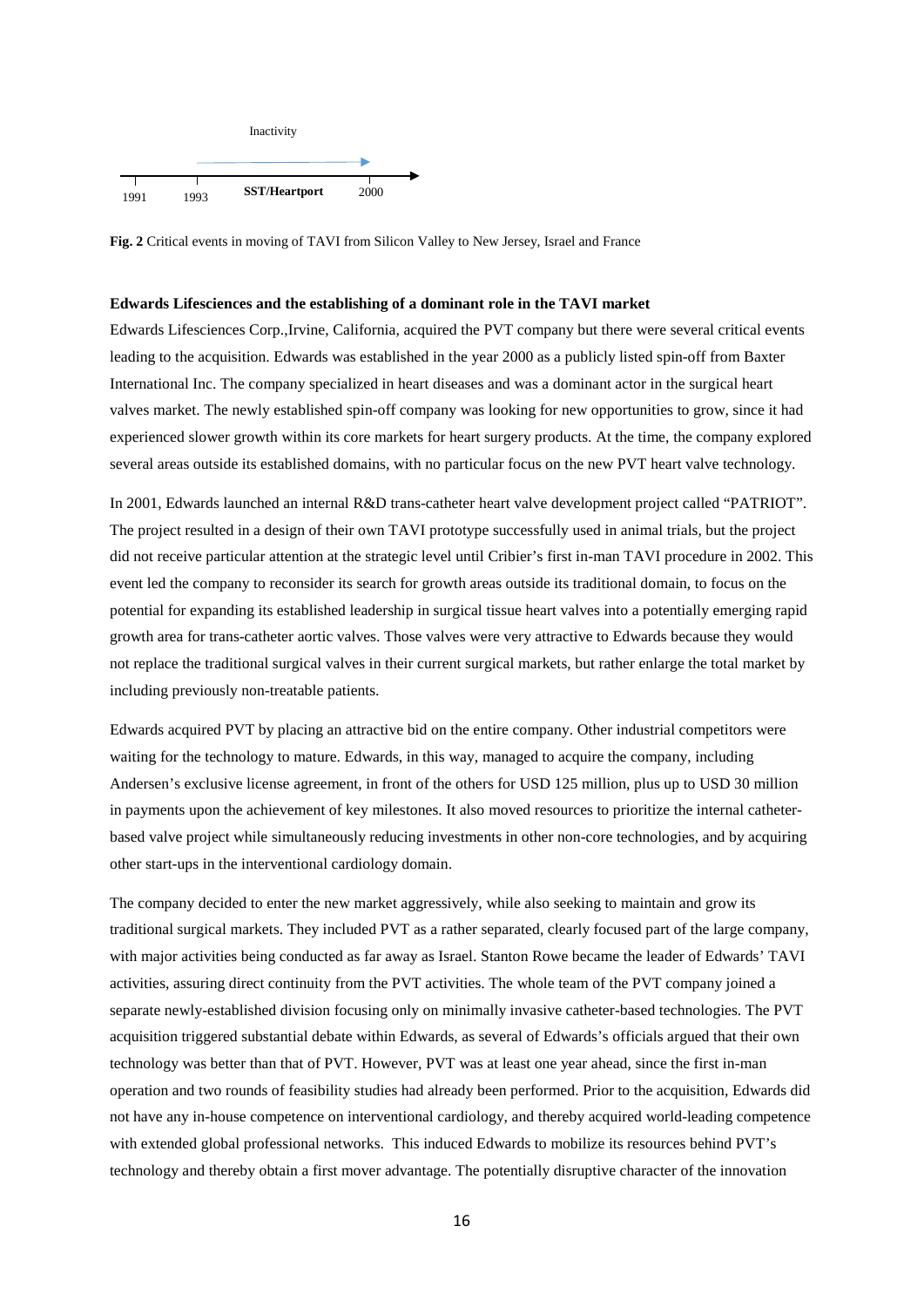was deliberately and systematically turned into a complementary and collaborative strategy to advance both across the surgeon – cardiology divide.

Edwards took the results of PVT product development and embarked on bringing TAVI technology to the next level in order to gain the acceptance of the global cardiovascular community. For instance, Edwards focused on new specialized delivery systems for the valve by finding new access points and delivery routes (transapical and transfemoral). Led by cardiologists, PVT's breakthrough was solely designed for interventional cardiology. There was no role for surgeons. Therefore, Edwards realized that apart from the trans-femoral approach that is familiar to interventional cardiologists, it was critical to develop the trans-apical approach that requires a surgeon's skills to access the heart. Since the entire customer base of Edwards at the time was surgeons, it was critically important that the valve could be used by both surgeons and cardiologists. Hence, the trans-apical procedure became a cornerstone in the company's effort to build a partnership between cardiologists and surgeons.

Edwards was also able to quickly and significantly improve the quality of the valve itself, by taking the first 'Cribier-Edwards' valve further to what became the first generation of Edwards trans-catheter valves. These accelerated activities of Edwards resulted in the continuation of the CE marking clinical trial program in the European Union and in the launching of the FDA approval process in the United States for its first balloon expandable valve (Min et al. 2013).

According to FDA regulation procedures, assessment of basic safety and potential for effectiveness is made based on evidence from feasibility and pivotal studies. Edwards had enough resources to carry out studies to obtain primary clinical support for a marketing application. The first study, REVIVAL I, was approved by the FDA on January 26, 2005. Unfortunately, the results of the first feasibility study were very poor. As a result, the study was suspended until further modifications of the delivery system were done.

Edwards, as the only company with sufficient knowledge about the new treatment, also had to take responsibility for providing training for practitioners. The device was significantly improved, and the second feasibility study, REVIVAL II, was approved for both delivery systems; therefore, the interests of both professional groups were balanced. After two feasibility studies, Edwards got FDA approval to launch clinical trials for the trans-femoral approach in March and the trans-apical in December 2007.

At the same time, French investigators were able to assess TAVI after several European feasibility studies (REVIVE, PARTNER and TRAVERSE trials) were finished. As a result, in September 2007, the Edwards SAPIEN trans-catheter aortic heart valve technology with the trans-femoral delivery system received a CE mark. As soon as Edwards received the CE mark, it initiated a broad marketing campaign from its European headquarters in Nyon, Switzerland, in order to get ahead of its rival, CoreValve. In December 2007, Edwards announced the CE mark approval for European sales of its Edwards SAPIEN trans-catheter aortic heart valve with the trans-apical delivery system. Both versions of TAVI became commercially available in 2008 (Walther et al. 2012).

After getting CE-marking, up to 30 hospitals were interested in performing TAVIs with the new device in Europe. The results of various studies across the world substantially supported the increased interest in trans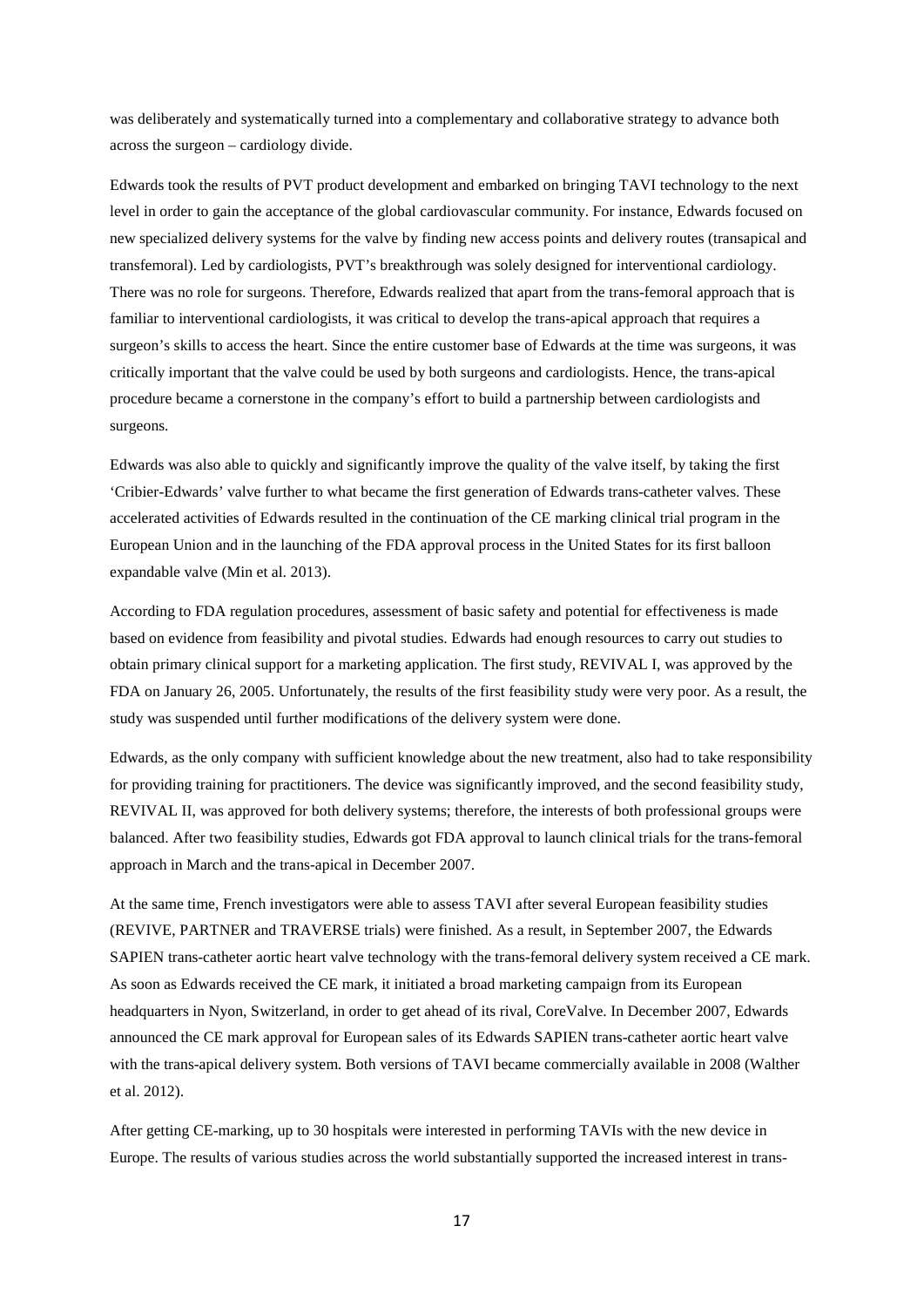catheter valves at the core medical conferences. Figure 3 illustrates the critical events in the phase of commercialization and scaling up.



*Fig. 3 Critical events in the phase of commercialization and scaling up*

# Case findings and analysis

The data suggest that the development of a business opportunity such as TAVI evolves through various phases. The transition between phases is associated with the transfer of legal ownership and the change of entrepreneurship in charge of the development. The case illustrates how control over the invention and the innovation process moved from firm to firm through license agreements, financial investments and acquisitions. These shifts are important because they indicate the points where lack of knowledge, resources or networks to others hindered further rapid development of the venture. Not only did the actor in charge shift, but also qualitatively different international networks were mobilized in order to perform the various activities necessary in the different stages of the innovation process. Importantly, a transition period overlap between two neighboring phases where pre-inception periods occurred in the beginning of each consecutive phase. These concerned the entrance of additional entrepreneurs at later stages in the process.

We accordingly analyze this case by emphasizing the sequence of phases that lead through three radical reconfigurations and re-combinations in two successive international start-ups and a major incumbent medical technology company, each with particular, extended networks of resources, activities and actors. Figure 4 presents a graphic illustration of the process of TAVI technology development.



*Fig. 4 A basic model of the development of TAVI as an international new business*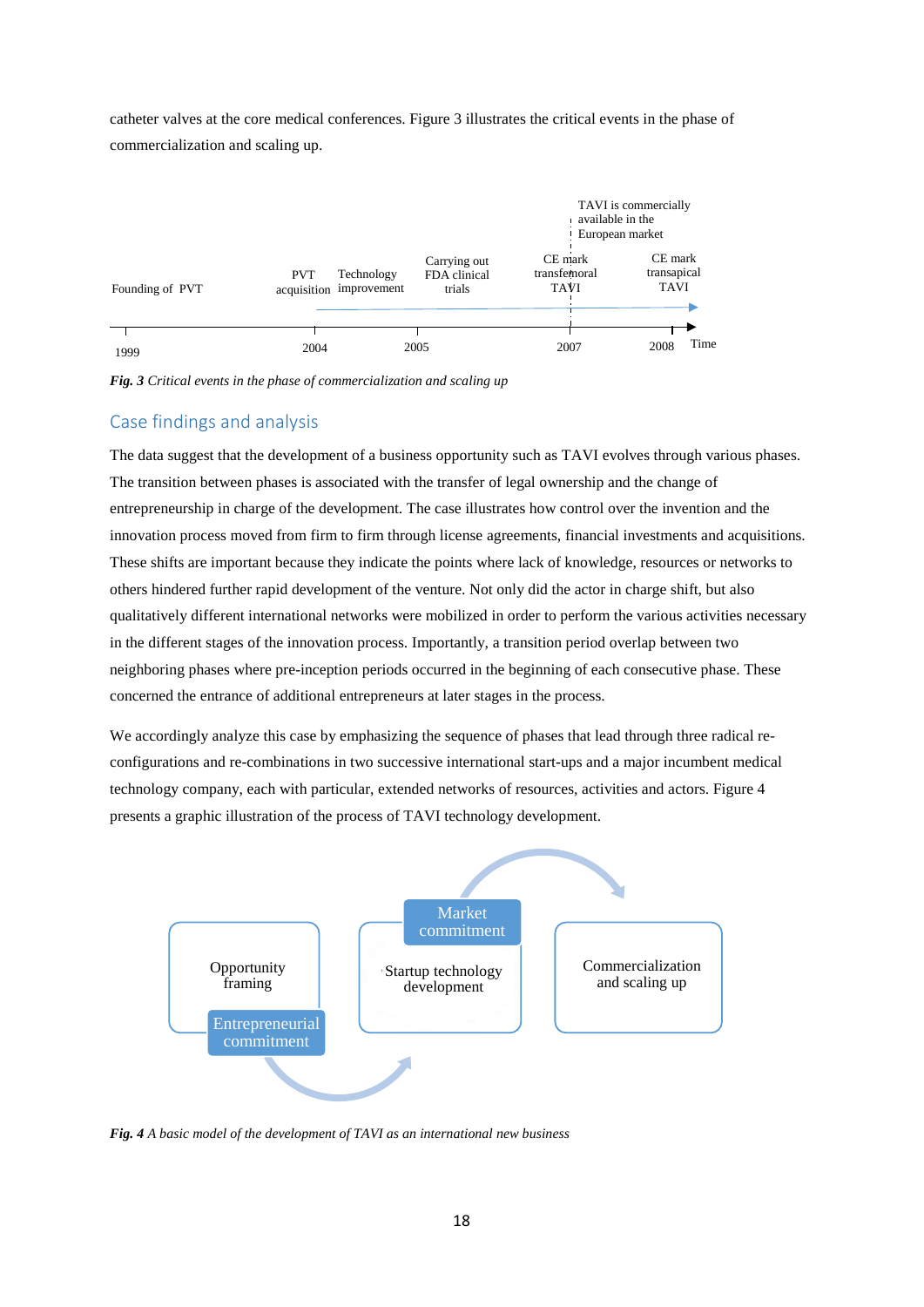### *Opportunity recognition and framing from research*

The early idea was clearly based on knowledge developed among many experts in the cardiovascular field, as it emerged out of the dynamic, new area of medical stent technology in the late 1980s. The sticky knowledge (Elwyn et al. 2007; Szulanski 1996) accumulated by physicians through many years of practice, served as a foundation for opportunity discovery (Shane and Venkataraman 2000), which is usually shared during meetings and conferences. Therefore, the knowledge circulates in the international society of physicians, linking experts from leading research university hospitals.

The 'eureka moment' happened during a medical conference on this topic in Phoenix, Arizona. It was mostly the creative work of building the first prototypes, doing early experiments and filing early patents, that took place in Århus, Denmark. In other respects, the idea from the very beginning was associated with a particular international medical environment. Different prestigious medical hospitals, such as Stanford, Columbia and Rouen in Paris all got involved into the unfolding events. These medical hospitals with their vast networks of international leading experts in the field, played more important roles in the later rapid internationalization of the technology process than did Århus University Hospital. Therefore, TAVI was truly a born global technology start-up venture (Oviatt and McDougall 1994).

Having a proven patented concept, the founding entrepreneur realized that leveraging his local networks would not at all be sufficient to source, develop the technology and build a company to become a success in the international medical device market. Local actors such as Århus University Hospital and the Danish Technology Institute, held little importance for the internationalization process since they could not pull together the funds and experts necessary to launch a new venture and exploit the opportunity further (Andersson et al. 2013).

Uncertainty regarding the technology and lack of ability to make the connection between specific knowledge and a commercial opportunity (Venkataraman 1997), forced the entrepreneur to cooperate with existing medical device suppliers. By accessing global actors in the industry, he aimed at mobilizing international networks to accelerate the internationalization process at the inception. However, due to limited data proving the concept and strong opposition from dominant actors in the market (i.e. the surgeons), established medical technology companies considered the technology unproven and immature.

#### *Launching a new venture to develop minimal invasive heart decease technologies*

The transfer of legal rights to another entrepreneurial start-up located in the medical technology hub at the center of Silicon Valley, potentially provided access to venture capital and international networks. SST (Heartport) was located at the center of the Silicon Valley and had close associations with Stanford University. The leaders of the company were already proven innovators in the area of minimally invasive medical procedures. Investment opportunities in this industry are most prevalent in North America and the UK in the venture-rich medical technology hubs such as Silicon Valley, San Diego, Boston and London. Given Andersen's lack of attractive alternatives, SST had the most powerful negotiating position represented by its potential for mobilizing the resources needed to bring the invention to the next step. However, limited by resource constraints set by the investors in line with their exit-oriented strategy and faces with several other business development opportunities, SST did not have the entrepreneurial commitment necessary to move the technology to the next stage. Hence, in order to overcome the 'critical juncture' (Vohora et al. 2004), somebody else would have to take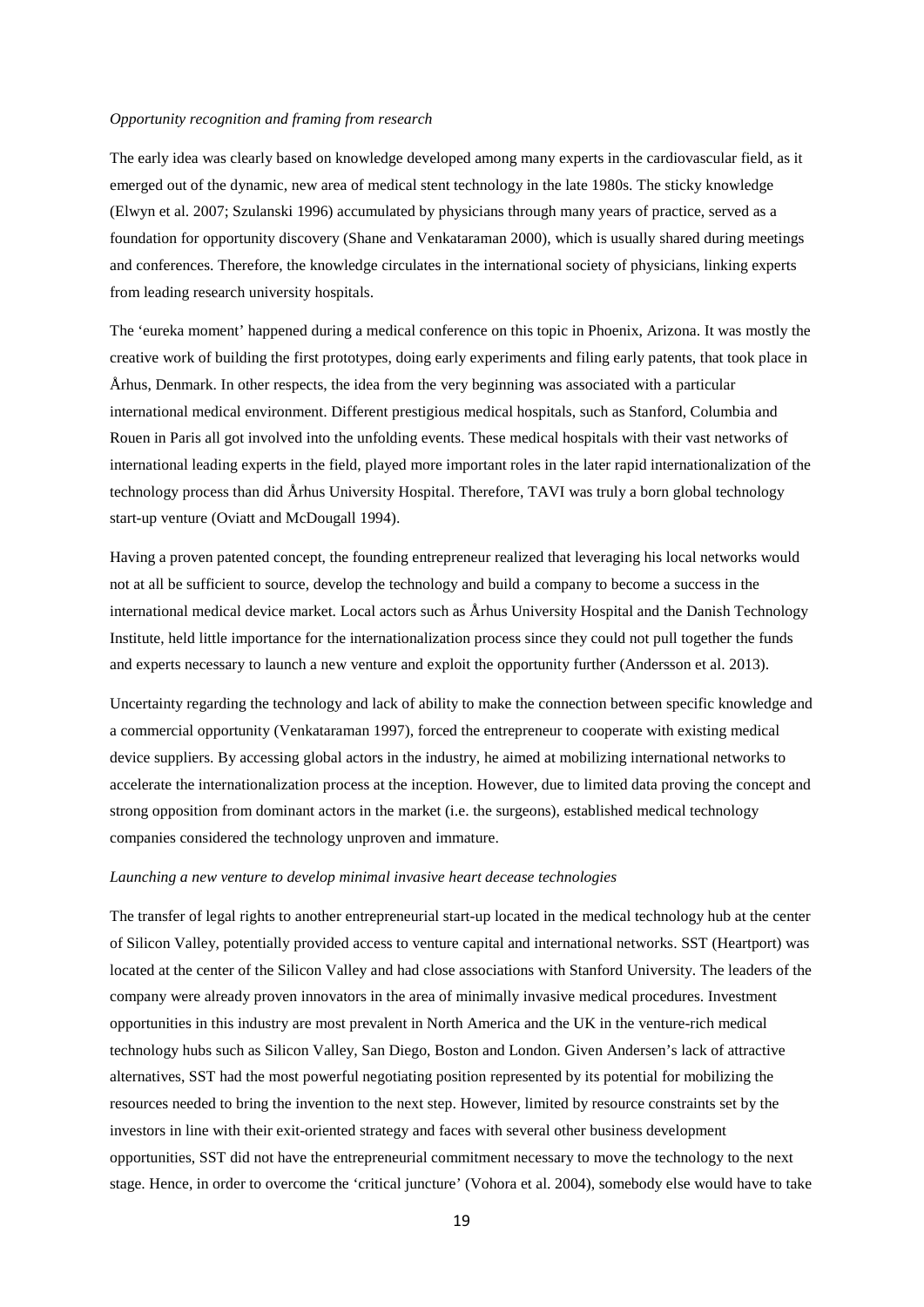the initiative. At this stage, TAVI was still in the pre-inception phase, since there was no working business plan and no operational activities (Hewerdine and Welch 2013).

The development of the concept did not progress until the entrepreneur pursued opportunities to move the license to a different venture by using his personal network. With increased interest in minimally invasive solutions in the market, the entrepreneur managed to involve an actor with access to the competencies, the critical IPRs, the financial resources and the most prestigious actors in the core areas of expertise. This process took several years, extending the pre-founding phase (Laurell et al. 2013). Or rather, it represented another prefounding phase up to the establishing of PVT in 1999.

As a highly experienced business manager from within large medical technology companies, Stanton Rowe built an operational start-up company with the potential to bring the technology forward with sufficient speed. Through entrepreneurial networking processes, a number of critical interrelated deals were done to gather the two critical IPR elements. Cribier's balloon technology and the exclusive Andersen license, needed to mobilize the financial network (Pettersen and Tobiassen 2012). Stanton Rowe was a boundary spanner who could communicate the idea with both medical technology markets and experts working on technology development, bioengineers and cardiologists (Markman et al. 2008). The fact that he was able to pull together the resources, competencies and partners needed, brought the innovation to the next phase of building an operational business. Substantial technological, organizational and operational progress by the new start-up company spurred interest in the new technology from both financial and industrial investors, however, the entrepreneurial team did not have sufficient competence and resources to move the technology fast through regulatory systems and provide marketing operations to a large number of hospitals all over the world.

### *Commercialization and scaling up the business*

Pulling a new medical technology successfully through various regulatory processes and radically scaling the operation, requires very different resources, capabilities and experiences than building an operational start-up company. The technical, operational and regulatory challenges faced by the studied start-up company were tremendous, and the economic window of opportunity narrowed in time since the time to expiration of the core patents shorted. Edwards was the company that eventually took the initiative to acquire the legal ownership of PVT, including the license, the technology, the management and its entire business- and professional networks. This move brought the TAVI venture into a production and market organization with the capacity to pull the new technology through the challenging processes of fitting the technology into the market and scaling up the business. An actor capable of bringing the new technology into sustainable international business that came from further down the value chain.

With Edwards' PVT acquisition, the interventional cardiology networks collected in PVT merged with a company dominated by cardiac surgery networks and markets. This new combination of resources and competencies was essentially driven by market knowledge (Styles and Seymour 2006). This substantially shaped the overall strategy of how Edwards moved TAVI further based on the collaborative partnership idea. Finally, the user-oriented activities, like development of new delivery systems and training programs, contributed to the influential entrepreneurial force that once again transformed the new technology and medical procedure. These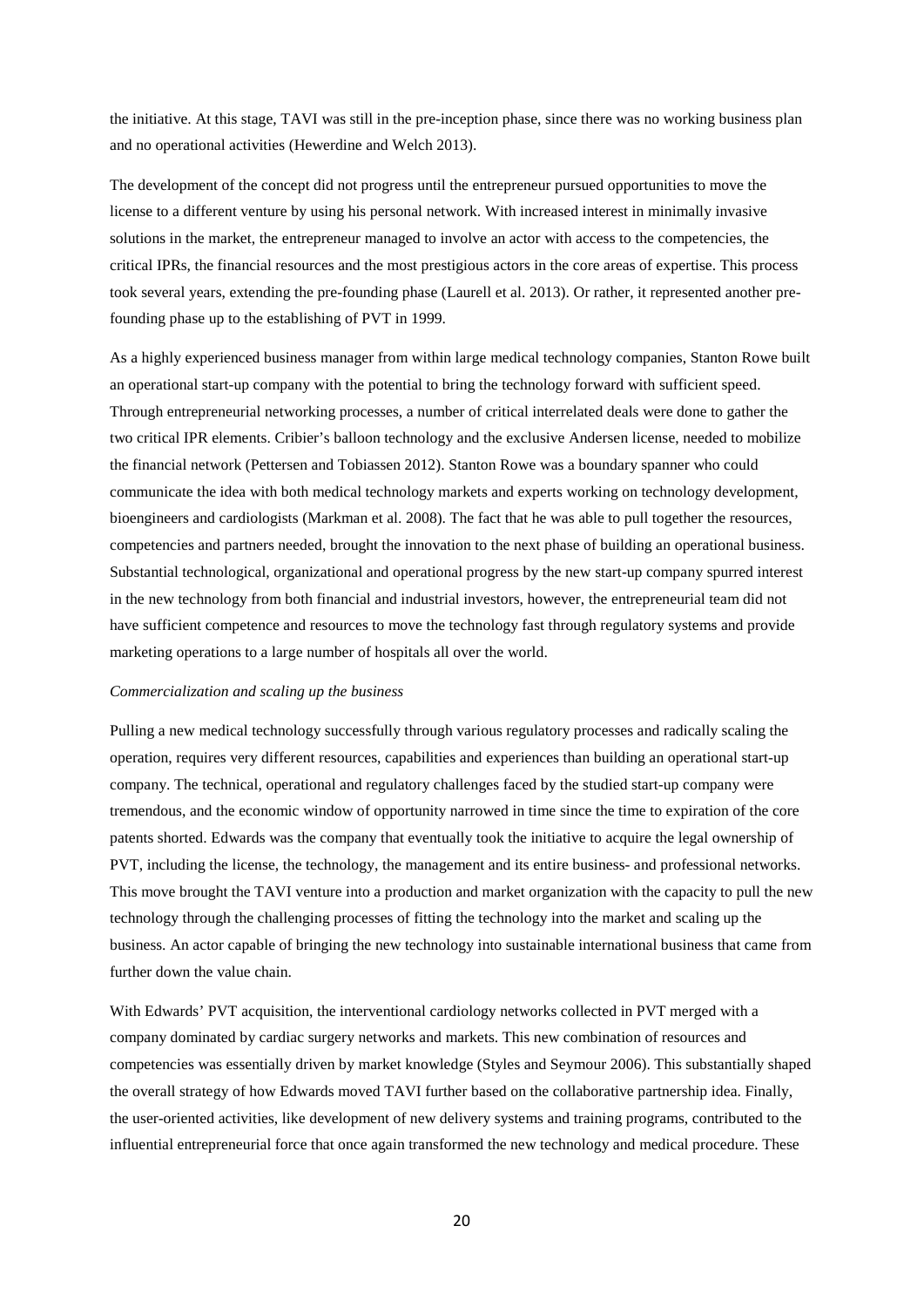activities served as a base for the further establishment of a relationship commitment between suppliers and users with the aim of developing knowledge related to the TAVI technology (Johanson and Vahlne 2006).

# Discussion

The history of what emerged to become Edwards' engagement in TAVI, clearly illustrates that in taking advantage of a new technology in highly internationalized industries, the market eventually clearly favors incumbents. Such a company already has an established market position with extended and long lasting relationships with the users of the products. It also has vast resources, broad in-house competencies and experienced management with a deep understanding of the particularities on the customer, the regulatory and the user sides of the market. It clearly also illustrates how an international new venture may be able to develop and scale rapidly when it is successively handed over to companies and networks with the adequate resources and capabilities to carry out the next development phase. What takes time, in this case, is when the INV is controlled by someone not willing to or able to mobilize such resources and capabilities.

The case provides an illuminating image of the diverse challenges involved in moving a new, untested technology through the many development, upgrading and validation processes required to bring it to safe, proven and efficient use in heart clinics around the world. There were several setbacks, turf battles between professional user groups, difficult strategic options and challenges, etc. that needed dedicated market commitment and experienced leadership at the most influential international levels of these many critical activities.

#### *Pre-founding phase in the academic environment*

The fact that INVs and BGs engage in cross-border activities from their establishment has pushed several researchers to focus on the pre-organization phase as a part of the internationalization process (Hewerdine and Welch 2013). However, not many scholars have emphasized the role of academic entrepreneurship in the process of internationalization. By incorporating the process from an idea's inception and following the process from there, we try to capture the origin of the internationalization process.

We found many similarities with processual studies of spin-off formation (Ndonzuau et al. 2002; Vohora et al. 2004), in which the spin-off process is described as a sequence of distinct phases of activities (Djokovic and Souitaris 2008). In both cases, academic entrepreneurship is a pre-founding phase of start-up development. In our study, we extend the process up to international commercialization; nevertheless, our findings are compatible with Vohora et al. (2004), who asserted that each phase is an iterative and non-linear process, and that the technology has to pass through the previous phase in order to progress to the next one.

Analyzing the pre-founding phase in the context of a higher education institution, we found that the relation to international networks of researchers stimulates connections to the international society that may support global development. The transformation of the actors in academic networks into sources of knowledge and expertise is another advantage of connecting to existing networks of researchers for the development of business opportunities. It is much harder for domestic firms with no international relationships and extensive domestic experience to change their mental models and processes than it is for networked BGs (Sharma and Blomstermo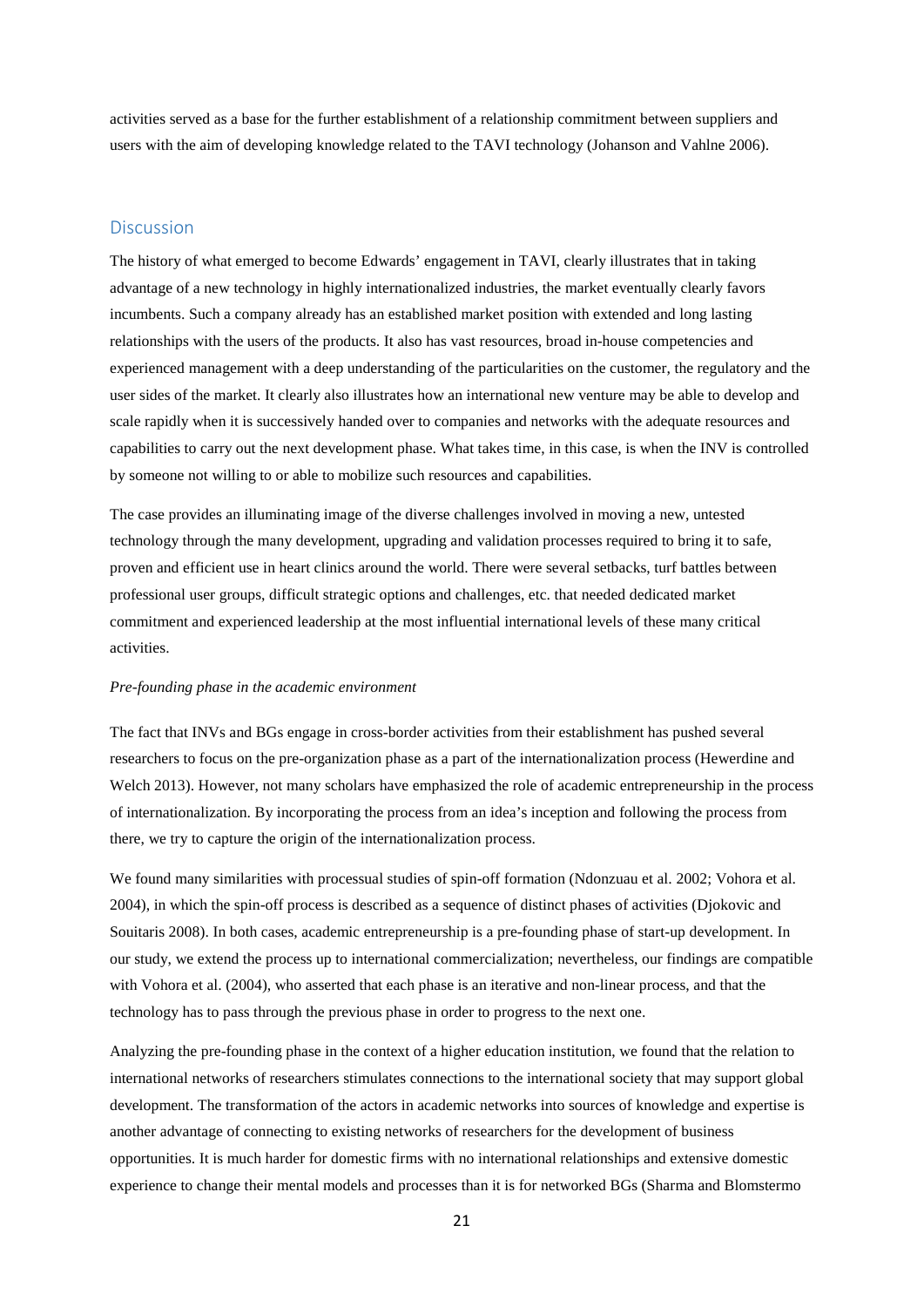2003). The fact that the connection to an international network of experts is a critical aspect of early internationalization is consistent with the findings of Hewerdine and Welch (2013), who claimed that internationalization emerges during the idea gestation phase, rather than upon startup launch.

It took more than 10 years from the conceptual idea until the PVT company had established a working business for TAVI development. This observation of a rather long pre-organization process is clearly in line with Laurell et al. (2013). Focusing on the establishment of the legal entity of an entrepreneurial company might create a false idea of the speed of internationalization and relate the ability to internationalize early to the internal capabilities of the firm (Autio et al. 2000). Internationalization during the pre-founding phase as a defining feature of BG contradicts the conventional understanding that age is the basic advantage associated with internationalization (Zahra 2005).

### *Multiple inception processes*

In each situation in which new entrepreneurs further down the value chain moved in to take control, there was also a new inception process of variable length. In the three incidents in this case (SST/Heartport, PVT and Edwards), the inception period lasted 2-4 years before they eventually moved in to acquire control and recombine the acquired assets with complementary resources and competencies. While they were doing whatever they could to move the venture forward, somebody also worked on bringing in actors further down the development path and up the value chain that could take the venture through the next phase - some time ahead.

With the loss of control by those who have pulled the project through some stage of the process, the exit options become critical, and Andersen, Heartport and PVT investors and entrepreneurs managed to harvest substantial economic benefits from their efforts, even though somebody else took control of the firm. In fact, this ability to exit from the process when somebody else should be driving it is a key mechanism for aligning the different actors and negotiating stakeholder roles during the entire process. Without it, the early stage entrepreneurs would have had limited options to harvest from their efforts in such a rapid growth born global venture as TAVI.

#### *Understanding internationalization processes*

The study confirms that internationalization of medical technology does not necessarily expand according to the early Uppsala model where internationalization depends on the learning capabilities of the company itself (Johanson and Vahlne 1977). Nor can it convincingly be seen as a process in which entrepreneurs expand and internationalize by building on their own networks in line with arguments in the entrepreneurial network literature (Coviello and Cox 2006; Sharma and Blomstermo 2003). The case rather confirms that in highly internationalized industries the rapid expansion process may be described as a successive handover of the project from business network to business network, including the transfer of legal ownership and control and the physical moving of the core of the activity to different locations. It is not a long run competition, but rather a relay run across very different landscapes.

The case illuminates three successive handovers to different development processes organized by different entrepreneurial actors. First, there is the opportunity framing and early attempts of the start-up founding phase driven by the academic entrepreneur. Then, there is the handover from the early search to the potential building of an operational business that might execute a plan and enroll the resources, driven by entrepreneurial business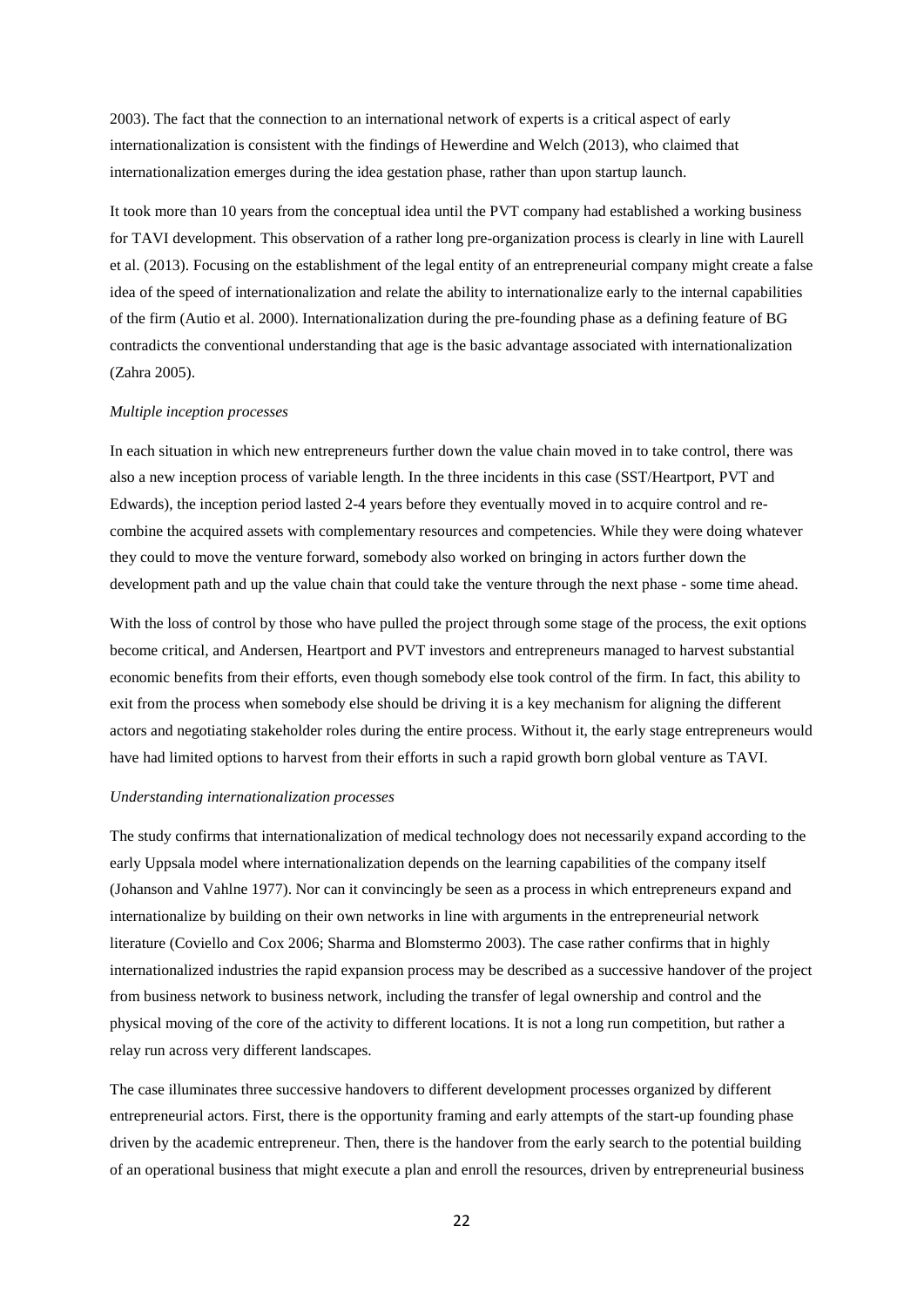developers. In this case, the first start-up never really moved forward, which led to a second try by a different entrepreneur and business network who managed to move rapidly forward. Finally, there is the accelerating and ramp-up stage, performed by a large incumbent firm. These observations confirm that a more open approach to studying the roles of different entrepreneurs that see different opportunities for themselves in such processes, may lead us to a different integrative model with a different and more dynamic view of the process (Peiris et al 2012).

In line with Andersson et al. (2013), this study confirms that actors with solid bases and networks in large incumbent firms become important entrepreneurial drivers at a certain critical stage, essentially transforming the venture from a research and development modus to a marketing modus. Their experience in regulatory procedures, sophisticated product development, broad mobilizations of resources, activities, actors and competencies, and on raising the necessary financial resources significantly accelerates the process.

### *The transfer of ownership and control through the process*

The moving of the property rights through license agreements, investments and acquisitions moved the technology development from context to context with different resources, competencies and strategies. It illustrates the fact that the process of internationalization involves having adequate knowledge of external resources and capabilities (Sharma and Blomstermo 2003). However, to understand the process of global opportunity development, it is not sufficient to follow a particular entrepreneurial firm, but rather to follow the path of the evolving entrepreneurial opportunities (Chandra et al. 2012; Styles and Seymour 2006).

The case illustrates that the venture's internationalization process should not primarily be seen as a process in which entrepreneurs create a new technology and push it towards the market by building their network (Coviello and Munro 1997; Pettersen and Tobiassen 2012). It is rather a process in which successive entrepreneurs and actors further down the value chain, are the dominant drivers of the process. They find opportunities relevant to them at different stages of the innovation process and act by moving into the venture to take control by means of financial investments. From there, they move the venture into their business networks and start pulling it from the less developed stages through the next level of development. The reason why these actors obtain such dominant entrepreneurial roles and completely alter the process is that they control the resources and competencies required to carry out the next phase. It is accordingly, 'the needs' of the new venture that implicitly drive the moving of the innovation and global business development process, and it is those who can supply what is really needed that are the critical entrepreneurs in the various stages of the process. In our case, this moving in of next phase entrepreneurs always occurred through the acquisition of real control over the venture and the exclusive licenses through venture capital or industrial investments.

## *The reduced need for learning that speeds up the internationalization processes*

Pettersen and Tobiassen (2012) suggested that entrepreneurs build networks with actors that can develop into more multiplex networks. We agree that networks provide a key mechanism for INVs and BGs to gain access to resources that they are unable to develop themselves (Oviatt and McDougall 1994), but networking is very expensive, and small firms possess fewer resources (Perez and Sánchez 2003). Since BGs internationalize quite rapidly, one may assume that only entrepreneurs with extensive networks can internationalize rapidly. We have demonstrated another mechanism that radically reduces the need for learning. A multi-actor perspective reveals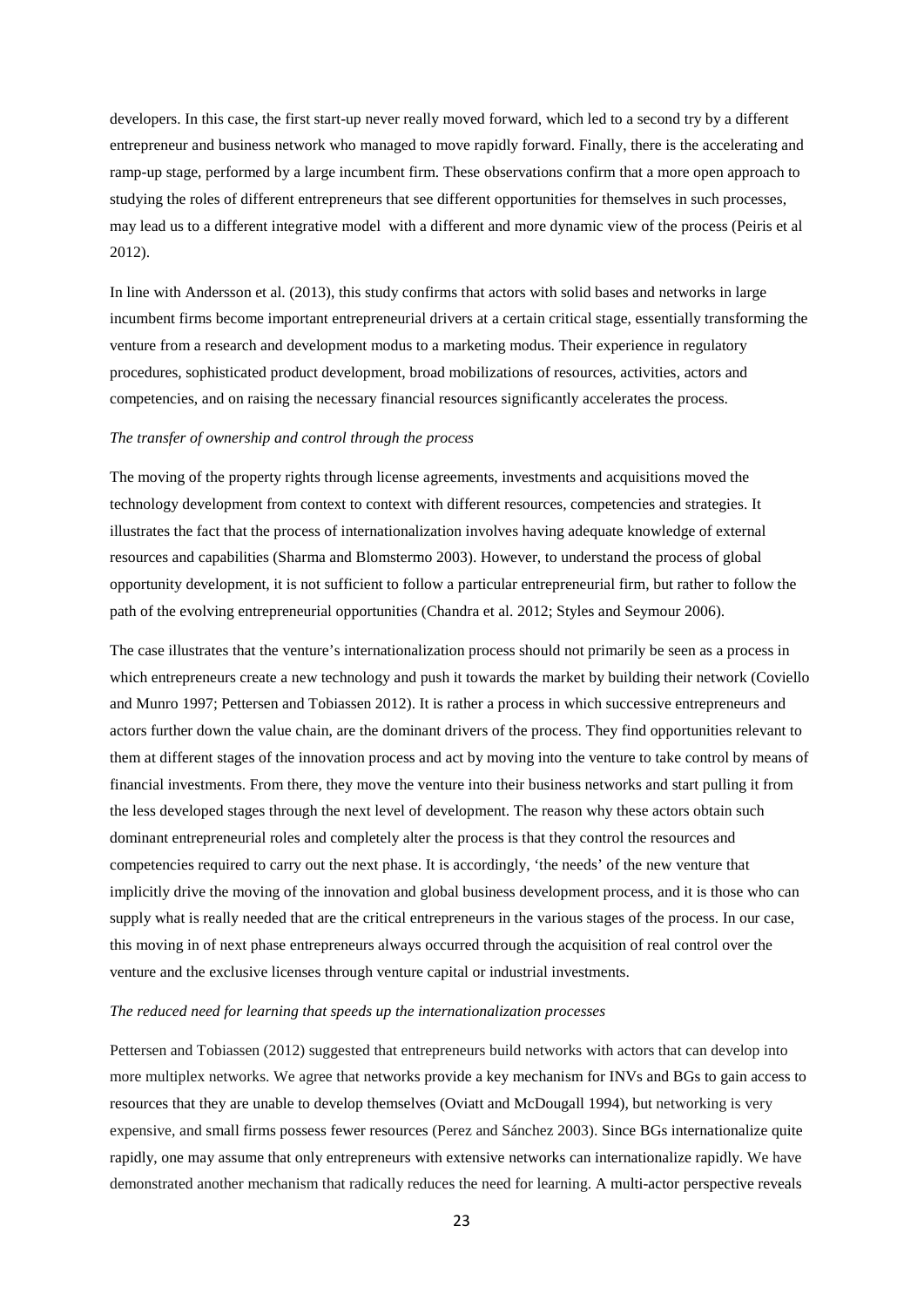that by handing over the project from one network to the next, the need for learning is radically reduced – because the new actor-network can much more easily develop what the previous one could not. Because they have been going through similar processes several times before.

This study also observes that the business model of typical venture capital firms often practices the staging and handing over of innovation projects. To understand INVs and BGs, we obviously have to understand the critical role of the international venture capital industry as a professional industry in the very business of moving new technology ventures from local start-ups to global firms as rapidly and effectively as possible. BGs may be seen as the offspring of such highly structured industries that clustered around the most concentrated academicbusiness environments around the globe. From the perspective of academic entrepreneurship, it is accordingly critical to understand that building BGs locally around a university also requires the strong presence of the venture capital industry – or something similar – to take on this functional role as the "orchestrators" of the BG business venturing processes.

# Conclusions

This study of the emergence of the TAVI confirms that the internationalization of a new technology venture may not be consistent with the early Uppsala model. Its ability to move from a position as "born global" results from its actual roots in international academic networks, and from its connectedness to some of the core nodes in these networks to business networks – included in particular Venture Capital firms – that are in the business of developing and scaling such technology ventures. While the early experimenting and patenting associated with the particular invention may occur anywhere in the academic network, the new venture may have to circulate towards the most concentrated academic-business networks around the world in order to move from invention to successful innovation. The crucial explanations of the INV and BG phenomena is not solely related to the network building capabilities of the founders; it is rather the existence of these very capable and interactive innovation eco-systems that matters. Accordingly, the study supports an integrative model of entrepreneurship (Peiris et al. 2012).

Secondly, the case illuminates that the reason why technology-based INVs and BGs are able to move so rapidly, may be because the need for learning that requires a lot of time, is radically reduced by the staged, handover of ownership and control business development model applied. People, companies and networks who have done similar things before, move in, take control and bring the new venture through the next phase. Later, the venture may be handed over to somebody else and eventually some incumbent player may acquire it and scale it through its already established international apparatus. The study indicates that the ability to expand and scale a new international venture like TAVI, is closely associated with what can be referred to as "the global scaling industry", which in particular contains the Venture Capital industry. The role of the global Venture Capital industry as core drivers of INV and BG processes should be more thoroughly studied and theorized by IE, INV and BG researchers.

Furthermore, this study confirms that the inception period may be very long, also when the new venture depends on patents that will expire some time ahead. However, we also argue that in order to understand the innovation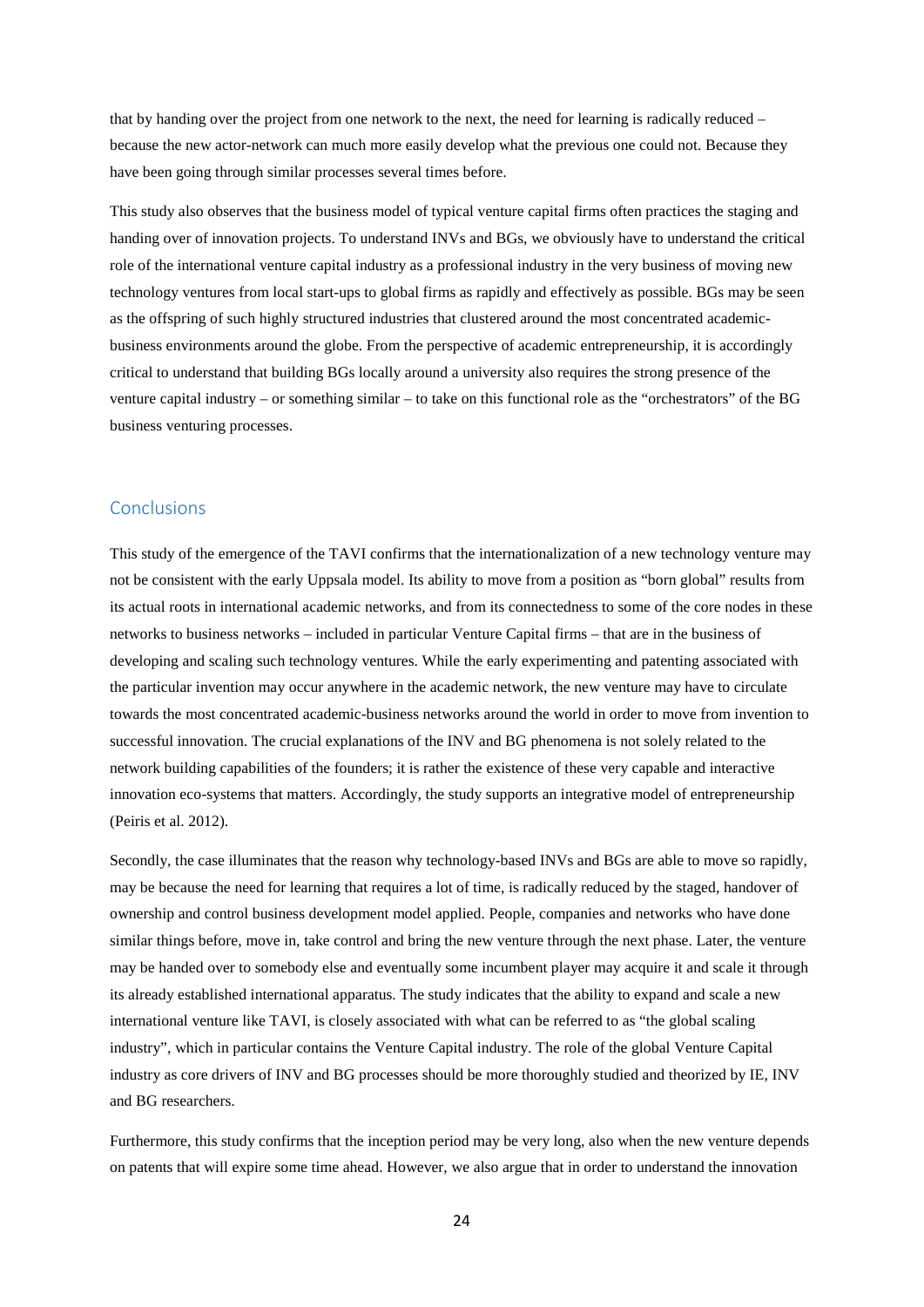process as a successive handover of entrepreneurial control process, we also need to understand the inception process of each of the major actors that eventually take control at later stages of the process. In this study, we found that all of them had inception periods of between 2 and 4 years before they moved in to acquire control of the IPR or the company.

These conclusions add elements to the integrative model (Peiris et al. 2012) to provide a more adequate view of in particular technology-based INV and BG innovation processes. Entrepreneurship is a networked and staged process where different nexuses of actors, activities and resources address the opportunities in the different stages of the process, and act to take advantage of them. As also indicated by Peiris et al. (2012), the integrative model can be modified by including a timeline, and we suggest that this should be represented by different stages of the innovation process.

#### *Limitations*

As is the case of most empirical investigations, this study faces some limitations as well. First, the study is restricted to technology firms within highly knowledge intensive sectors. Although it seems that proactive international venturing is significantly typical for these firms, it may also be interesting to investigate the research question in other industries such as various consumer product sectors. This may increase the variance of explanation and may further differentiate the knowledge reducing mechanisms utilized to increase the speed of internationalization and scaling. As noted in the methodology chapter, a single case study is subject to obvious limitations with respect to generalizability and such biases as misjudging the representativeness of single events.

# *Implications for practitioners and policy makers*

To academic entrepreneurs, this case suggests that it is necessary to acknowledge that the venturing process critically depends on others, and that usually, the critically important "others" will prefer to take control over the venture if they are to engage. Any strategy will then have to consider how far into the internationalization and scaling process one should aim at controlling it, and how one should work to mobilize those who control the resources required to bring the project through the next phase. Beyond this, the engagement with global knowledge networks that are particularly relevant to the invention is a core activity that could be of critical importance to the success of the venture. The venture capital model clearly reflects the characteristics of this kind of ambitious global growth innovation project based on scalable technologies.

### **References**

- Aaboen L, Dubois A, Lind F (2011) Start-ups starting up-Firms looking for a network The IMP Journal 5:42-58
- Ahuja G, Lampert CM (2001) Entrepreneurship in the large corporation: A longitudinal study of how established firms create breakthrough inventions Strategic Management Journal 22:521-543
- Almor T (2000) Born global: The case of small and medium sized, knowledge-intensive, Israeli firms FDI, International Trade and the Economics of Peacemaking Tel Aviv: Leon Recanati Graduate School of Business Administration
- Andersen H, Knudsen L, Hasenkam J (1992) Transluminal implantation of artificial heart valves. Description of a new expandable aortic valve and initial results with implantation by catheter technique in closed chest pigs European Heart Journal 13:704-708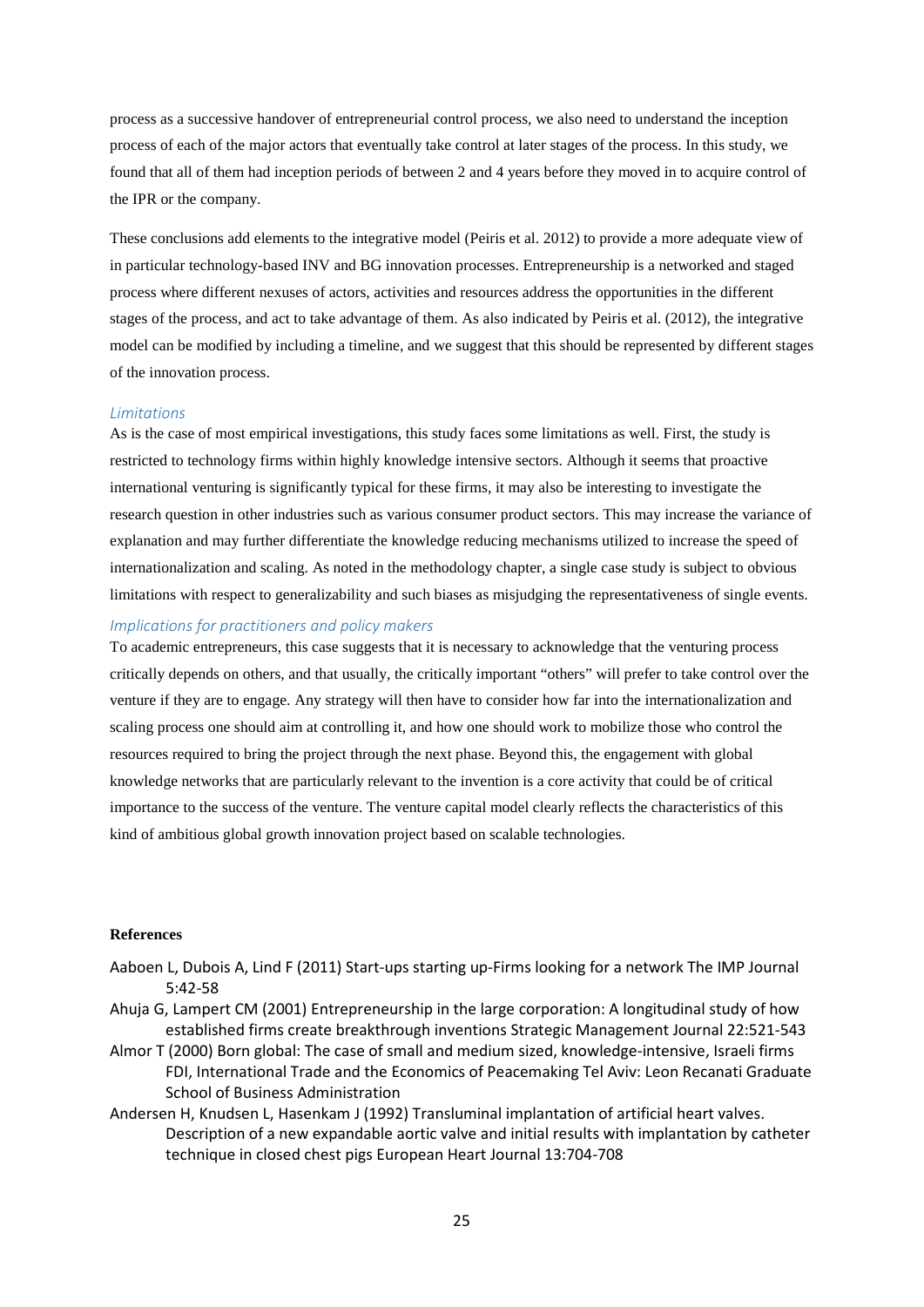- Andersson S, Evers N, Griot C (2013) Local and international networks in small firm internationalization: Cases from the Rhône-Alpes medical technology regional cluster Entrepreneurship & Regional Development 25:867-888
- Andersson P, Markendahl J, Mattsson L-G (2011) Technical development and the formation of new business ventures, The case of new mobile payment and ticketing services The IMP Journal 5:23-41
- Audretsch DB, Keilbach M (2007) The theory of knowledge spillover entrepreneurship Journal of Management Studies 44:1242-1254
- Audretsch DB, Lehmann EE, Warning S (2005) University spillovers and new firm location Research Policy 34:1113-1122
- Autio E (2005) Creative tension: The significance of Ben Oviatt's and Patricia McDougall's article 'Toward a theory of international new ventures' Journal of International Business Studies 36:9-19
- Autio E, Sapienza HJ, Almeida JG (2000) Effects of age at entry, knowledge intensity, and imitability on international growth Academy of Management Journal 43:909-924
- Cantu CL, Corsaro D (2011) The formation of science and technology parks The IMP Journal 5:10-22
- Chandra Y, Styles C, Wilkinson IF (2012) An opportunity-based view of rapid internationalization Journal of International Marketing 20:74-102
- Chetty S, Campbell-Hunt C (2004) A strategic approach to internationalization: A traditional versus a "born-global" approach Journal of International Marketing 12:57-81
- Ciabuschi F, Perna A, Snehota I (2012) Assembling resources when forming a new business Journal of Business Research 65:220-229
- Cooper AC (1973) Technical entrepreneurship: What do we know? R&D Management 3:59-64
- Coviello NE (2006) The network dynamics of international new ventures Journal of International Business Studies 37:713-731
- Coviello NE, Cox MP (2006) The resource dynamics of international new venture networks Journal of International Entrepreneurship 4:113-132
- Coviello NE, Jones MV (2004) Methodological issues in international entrepreneurship research Journal of Business Venturing 19:485-508
- Coviello NE, Munro HJ (1995) Growing the entrepreneurial firm: Networking for international market development European Journal of Marketing 29:49-61
- Coviello NE, Munro HJ (1997) Network relationships and the internationalisation process of small software firms International Business Review 6:361-386
- Cribier A (2012) Development of transcatheter aortic valve implantation (TAVI): A 20-year odyssey Archives of Cardiovascular Diseases 105:146-152
- Cribier A (2014) The odyssey of TAVR from concept to clinical reality Texas Heart Institute Journal 41:125-130
- Cribier A et al. (1986) [Percutaneous transluminal aortic valvuloplasty using a balloon catheter. A new therapeutic option in aortic stenosis in the elderly] Archives des maladies du coeur et des vaisseaux 79:1678-1686
- Cribier A et al. (2002) Percutaneous transcatheter implantation of an aortic valve prosthesis for calcific aortic stenosis first human case description Circulation 106:3006-3008
- Cribier A et al. (2004) Early experience with percutaneous transcatheter implantation of heart valve prosthesis for the treatment of end-stage inoperable patients with calcific aortic stenosis Journal of the American College of Cardiology 43:698-703
- Cribier A et al. (2006) Treatment of calcific aortic stenosis with the percutaneous heart valve: Midterm follow-up from the initial feasibility studies: The French experience Journal of the American College of Cardiology 47:1214-1223
- Crick D, Jones MV (2000) Small high-technology firms and international high-technology markets Journal of International Marketing 8:63-85
- Crick D, Spence M (2005) The internationalisation of 'high performing'UK high-tech SMEs: A study of planned and unplanned strategies International Business Review 14:167-185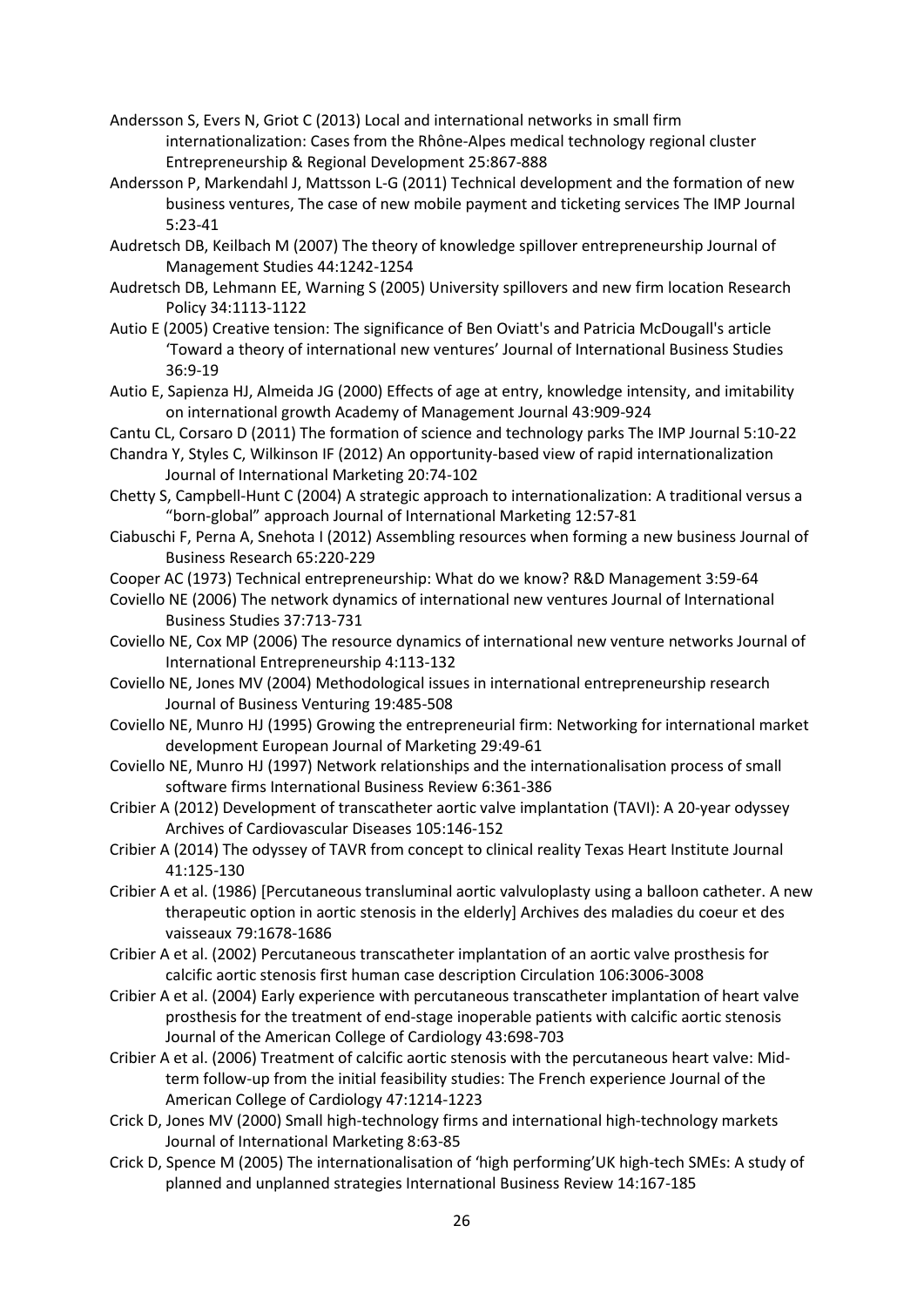Dawson P (1994) Organizational change: A processual approach. Paul Chapman, London

- Dawson P (1997) In at the deep end: Conducting processual research on organisational change Scandinavian Journal of Management 13:389-405
- Denis J-L, Lamothe L, Langley A (2001) The dynamics of collective leadership and strategic change in pluralistic organizations Academy of Management Journal 44:809-837
- Djokovic D, Souitaris V (2008) Spinouts from academic institutions: A literature review with suggestions for further research The Journal of Technology Transfer 33:225-247
- Druilhe C, Garnsey E (2004) Do academic spin-outs differ and does it matter? The Journal of Technology Transfer 29:269-285
- Dubini P, Aldrich H (1991) Personal and extended networks are central to the entrepreneurial process Journal of Business Venturing 6:305-313
- Dvir D et al. (2012) Transcatheter aortic valve replacement for degenerative bioprosthetic surgical valves: results from the global valve-in-valve registry Circulation:CIRCULATIONAHA. 112.104505
- Ellis P, Pecotich A (2001) Social factors influencing export initiation in small and medium-sized enterprises Journal of Marketing Research 38:119-130
- Elwyn G, Taubert M, Kowalczuk J (2007) Sticky knowledge: A possible model for investigating implementation in healthcare contexts Implementation Science 2:44
- Etemad H (2004a) International entrepreneurship as a dynamic adaptive system: Towards a grounded theory Journal of International Entrepreneurship 2:5-59
- Etemad H (2004b) Internationalization of small and medium-sized enterprises: A grounded theoretical framework and an overview Canadian Journal of Administrative Sciences/Revue Canadienne des Sciences de l'Administration 21:1-21
- Evers N (2010) Factors influencing the internationalisation of new ventures in the Irish aquaculture industry: An exploratory study Journal of International Entrepreneurship 8:392-416
- Evers N, O'Gorman C (2011) Improvised internationalization in new ventures: The role of prior knowledge and networks Entrepreneurship & Regional Development 23:549-574
- Freeman S An integrated framework of de-internationalization strategies for smaller born-globals. Exploiting the B2B knowledge network: New perspectives and core concepts. In: 23rd IMP conference proceedings., 2007.
- Freeman S, Hutchings K, Lazaris M, Zyngier S (2010) A model of rapid knowledge development: The smaller born-global firm International Business Review 19:70-84
- Gassmann O, Keupp MM (2007) The competitive advantage of early and rapidly internationalising SMEs in the biotechnology industry: A knowledge-based view Journal of World Business 42:350-366
- Ghauri P, Gronhaug K, Kristianslund I (2002) Research methods. London: Prentice Hall,
- Gummesson E (2003) All research is interpretive! Journal of Business & Industrial Marketing 18:482- 492
- Halinen A, Medlin CJ, Törnroos J-Å (2012) Time and process in business network research Industrial Marketing Management 41:215-223
- Hewerdine L, Welch C (2013) Are international new ventures really new? A process study of organizational emergence and internationalization Journal of World Business 48:466-477
- Hoholm T (2011) The contrary forces of innovation: An ethnography of innovation in the food industry. Palgrave Macmillan,
- Hurmerinta-Peltomäki L (2003) Time and internationalisation theoretical challenges set by rapid internationalisation Journal of International Entrepreneurship 1:217-236
- Håkansson H, Johanson J (1988) Formal and informal cooperation strategies in international industrial networks. In: Contractor F J, Lorange P (eds) Cooperative strategies in international business. Lexington Books, Lexington, MA, pp 369-379
- Håkansson H, Snehota I (1989) No business is an island: The network concept of business strategy Scandinavian Journal of Management 5:187-200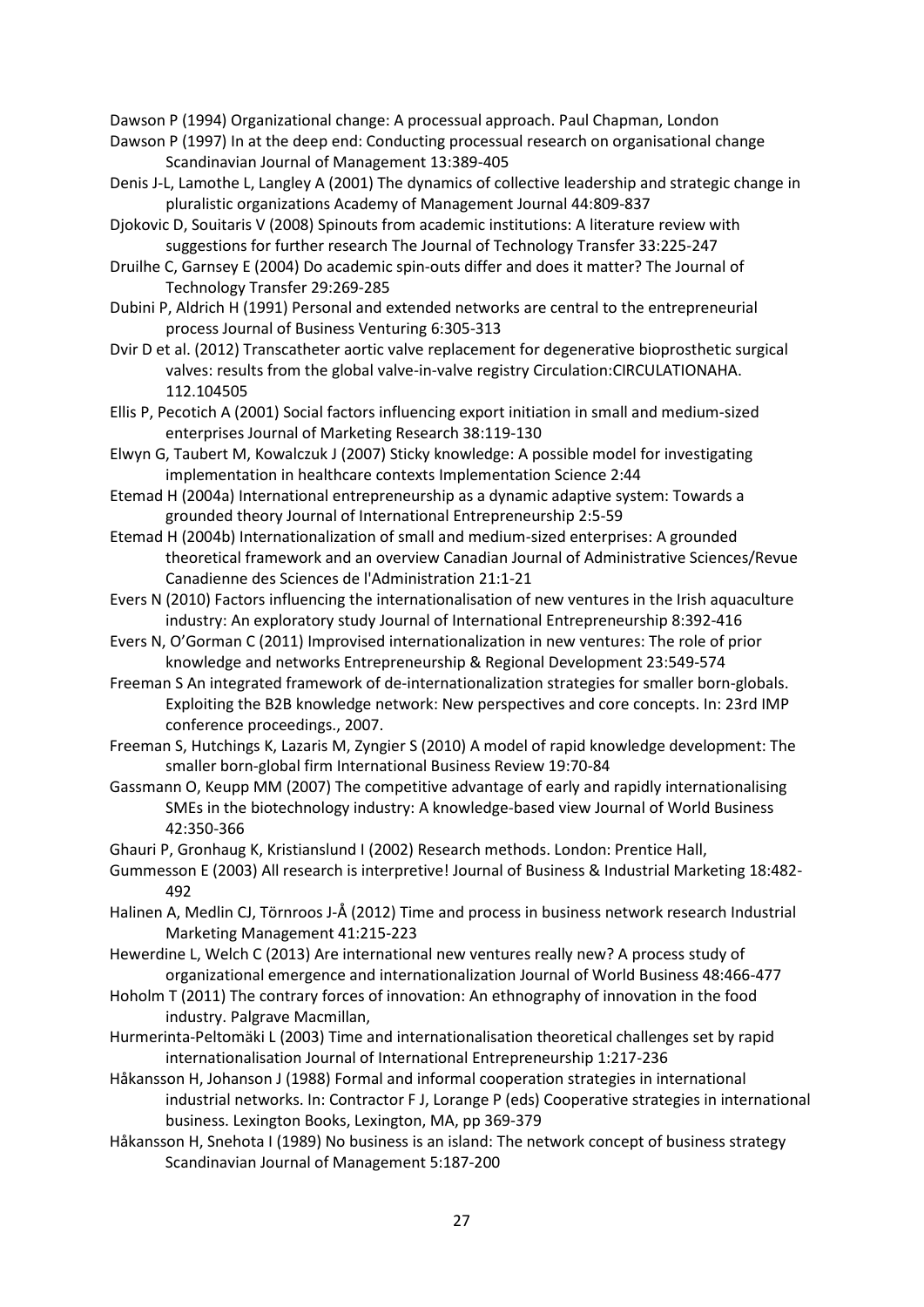- Håkansson H, Snehota I (2006) No business is an island: The network concept of business strategy Scandinavian Journal of Management 22:256-270
- Håkansson H, Waluszewski A (2007) Knowledge and innovation in business and industry: The importance of using others. Routledge, London
- Johanson J, Mattsson LG (1986) International marketing and internationalization processes–a network approach. In: Turnbull P, Paliwode S (eds) Research in International Marketing. Croom Helm, London, pp 234-265
- Johanson J, Vahlne J-E (1977) The internationalization process of the firm-a model of knowledge development and increasing foreign market commitments Journal of International Business Studies 8:23-32
- Johanson J, Vahlne J-E (1990) The mechanism of internationalisation International Marketing Review 7(4)
- Johanson J, Vahlne J-E (2003) Business relationship learning and commitment in the internationalization process Journal of International Entrepreneurship 1:83-101
- Johanson J, Vahlne J-E (2006) Commitment and opportunity development in the internationalization process: A note on the Uppsala internationalization process model Management International Review 46:165-178
- Johanson J, Vahlne J-E (2009) The Uppsala internationalization process model revisited: From liability of foreignness to liability of outsidership Journal of International Business Studies 40:1411- 1431
- Jones G, Khanna T (2006) Bringing history (back) into international business Journal of International Business Studies 37:453-468
- Jones MV (1999) The internationalization of small high-technology firms Journal of International Marketing 7:15-41
- Keupp MM, Gassmann O (2009) The past and the future of international entrepreneurship: A review and suggestions for developing the field Journal of Management 35:600-633
- Kiss AN, Danis WM (2008) Country institutional context, social networks, and new venture internationalization speed European Management Journal 26:388-399
- Knight GA, Cavusgil ST (2004) Innovation, organizational capabilities, and the born-global firm Journal of International Business Studies 35:124-141
- Kodali SK et al. (2011) Early and late (one year) outcomes following transcatheter aortic valve implantation in patients with severe aortic stenosis (from the United States REVIVAL trial) The American Journal of Cardiology 107:1058-1064
- Kuivalainen O, Puumalainen K, Sintonen S, Kyläheiko K (2010) Organisational capabilities and internationalisation of the small and medium-sized information and communications technology firms Journal of International Entrepreneurship 8:135-155
- Laine A, Kock S A process model of internationalization–new times demands new patterns. In: Communication lors de la 16ème conférence de l'IMP, University of Bath, School of Management, 2000.
- Langley A (1999) Strategies for theorizing from process data Academy of Management Review 24:691-710
- Langley A (2009) Studying processes in and around organizations The Sage Handbook of Organizational Research Methods:409-429
- Langley A, Truax J (1994) A process study of new technology adoption in smaller manufacturinf firms Journal of Management Studies 31:619-652
- Laurell H, Andersson S, Achtenhagen L (2013) The importance of industry context for new venture internationalisation: A case study from the life sciences Journal of International Entrepreneurship 11:297-319
- Leonard-Barton D (1990) A dual methodology for case studies: Synergistic use of a longitudinal single site with replicated multiple sites Organization Science 1:248-266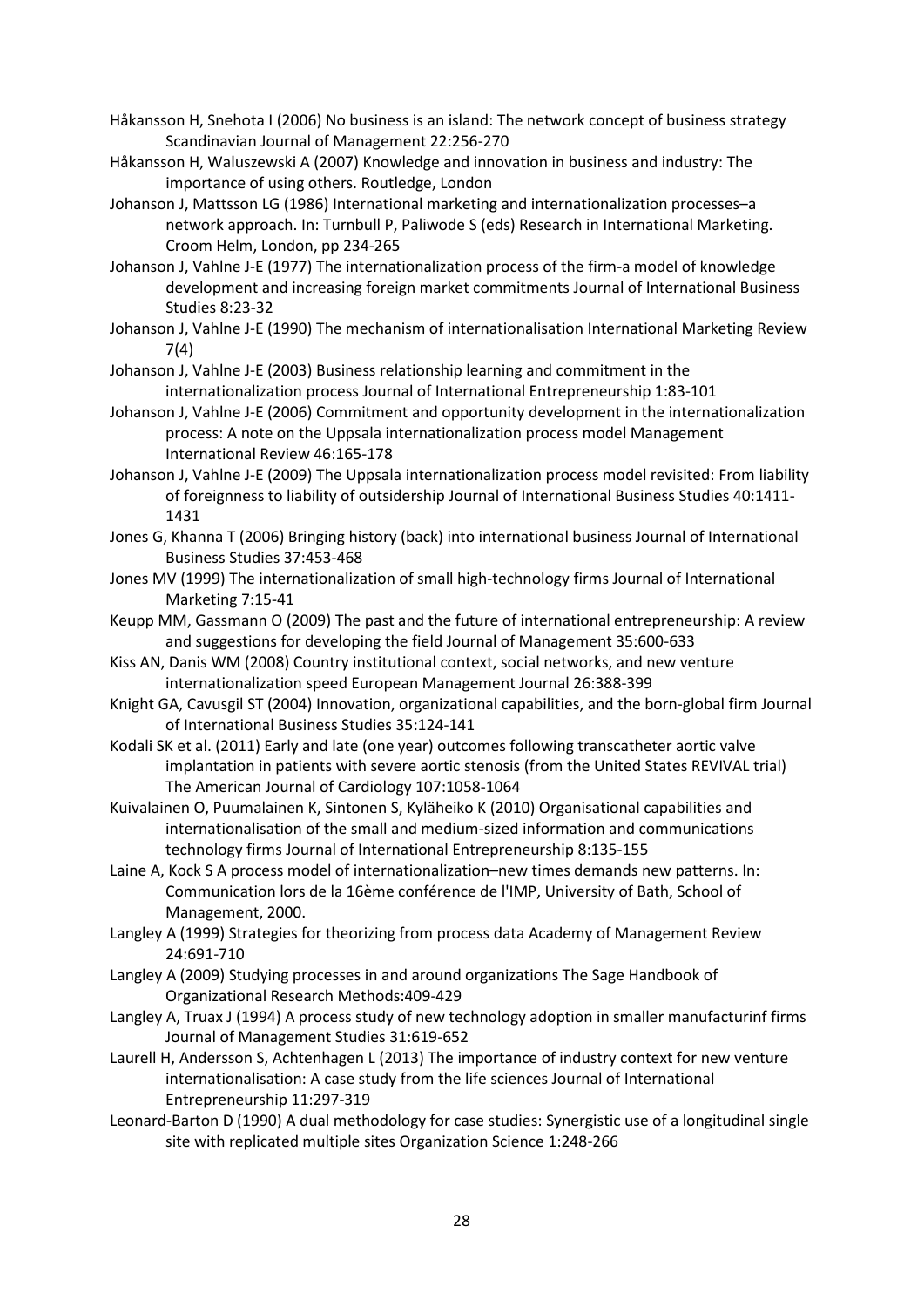Lindroos M, Kupari M, Heikkilä J, Tilvis R (1993) Prevalence of aortic valve abnormalities in the elderly: An echocardiographic study of a random population sample Journal of the American College of Cardiology 21:1220-1225

- Madsen TK, Servais P (1997) The internationalization of born globals: An evolutionary process? International Business Review 6:561-583
- Markman GD, Siegel DS, Wright M (2008) Research and technology commercialization Journal of Management Studies 45:1401-1423
- McAuley A (2010) Looking back, going forward: Reflecting on research into the SME internationalisation process Journal of Research in Marketing and Entrepreneurship 12:21-41
- McDougall PP, Oviatt BM (2000) International entrepreneurship: The intersection of two research paths Academy of Management Journal 43:902-906
- McDougall PP, Shane S, Oviatt BM (1994) Explaining the formation of international new ventures: The limits of theories from international business research Journal of Business Venturing 9:469-487
- Mejri K, Umemoto K (2010) Small-and medium-sized enterprise internationalization: Towards the knowledge-based model Journal of International Entrepreneurship 8:156-167
- Miles MB, Huberman AM (1994) Qualitative data analysis: An expanded sourcebook. Sage publications, London
- Min JK, Berman DS, Leipsic J (2013) Multimodality imaging for transcatheter aortic valve replacement. Springer, London
- Moen Ø, Servais P (2002) Born global or gradual global? Examining the export behavior of small and medium-sized enterprises Journal of International Marketing 10:49-72
- Müller K (2010) Academic spin-off's transfer speed—Analyzing the time from leaving university to venture Research Policy 39:189-199
- Ndonzuau FN, Pirnay F, Surlemont B (2002) A stage model of academic spin-off creation Technovation 22:281-289
- Ojala A (2009) Internationalization of knowledge-intensive SMEs: The role of network relationships in the entry to a psychically distant market International Business Review 18:50-59
- Orton JD (1997) From inductive to iterative grounded theory: Zipping the gap between process theory and process data Scandinavian Journal of Management 13:419-438
- Otto CM (2000) Timing of aortic valve surgery Heart 84:211-218
- Oviatt BM, McDougall PP (1994) Toward a theory of international new ventures Journal of International Business Studies 25:45-64
- Peiris IK, Akoorie ME, Sinha P (2012) International entrepreneurship: A critical analysis of studies in the past two decades and future directions for research Journal of International Entrepreneurship 10:279-324
- Perez MP, Sánchez AM (2003) The development of university spin-offs: Early dynamics of technology transfer and networking Technovation 23:823-831
- Pettersen IB, Tobiassen AE (2012) Are born globals really born globals? The case of academic spinoffs with long development periods Journal of International Entrepreneurship 10:117-141
- Pettigrew AM (1987) Context and action in the transformation of the firm Journal of Management Studies 24:649-670
- Pettigrew AM (1997) What is a processual analysis? Scandinavian Journal of Management 13:337- 348
- Pettigrew A, Ferlie E, McKee L (1992) Shaping strategic change-The case of the NHS in the 1980s Public Money & Management 12:27-31

Rasmussen ES, Madsen TK The born global concept. In: Paper for the EIBA conference, 2002. Rennie MW (1993) Born global Mckinsey Quarterly 4:45-52

- Rialp A, Rialp J, Knight GA (2005) The phenomenon of early internationalizing firms: What do we know after a decade (1993–2003) of scientific inquiry? International Business Review 14:147- 166
- Roper S, Du J, Love JH (2008) Modelling the innovation value chain Research Policy 37:961-977